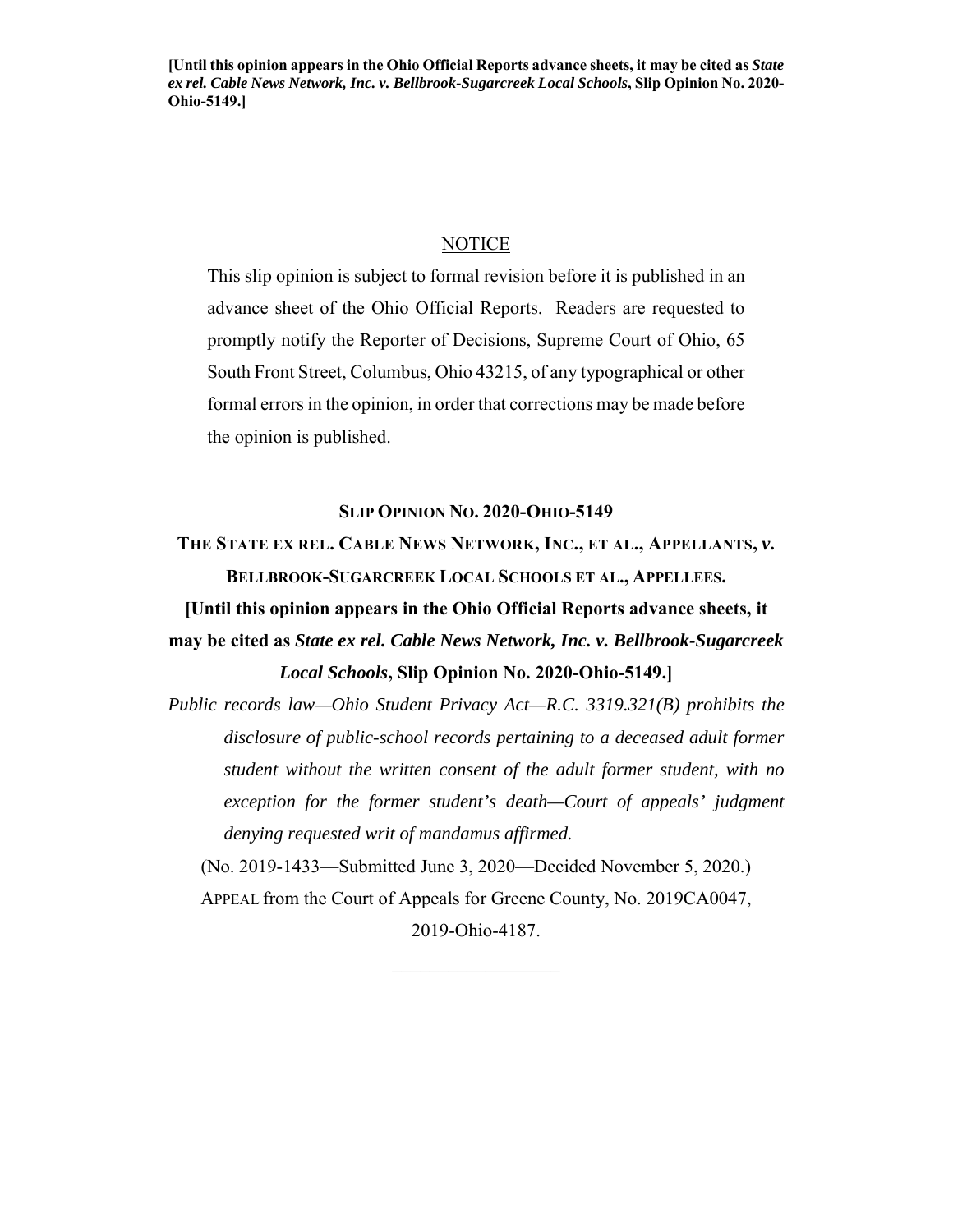## **STEWART, J.**

<u>.</u>

**{¶ 1}** At issue in this appeal is whether a public-school district must release records pertaining to a deceased adult former student in response to a public-records request. The Second District Court of Appeals found that R.C. 3319.321(B), a provision of the Ohio Student Privacy Act ("OSPA"), prohibits disclosure of such records without the written consent of the adult former student, with no exception for the former student's death. Because the OSPA unambiguously forbids disclosure of the requested records, we affirm.

# **I. FACTS AND PROCEDURAL BACKGROUND**

**{¶ 2}** On August 4, 2019, 24-year-old Connor Betts killed nine people and injured 27 others in a mass shooting in Dayton. Police officers shot and killed Betts at the scene. Betts was a 2013 graduate of Bellbrook High School, which is part of the school district of appellee Bellbrook-Sugarcreek Local Schools (the "school district").

**{¶ 3}** Appellants in this case are seven local and national media organizations.<sup>1</sup> On August 4 and 5, 2019, each of them submitted a public-records request to the school district under R.C. 149.43. They requested school records related to Betts, including but not limited to disciplinary records. The school district denied appellants' requests, stating that the records were exempt from disclosure under R.C. 149.43(A)(1)(v), which applies to records the release of which "is prohibited by state or federal law." Specifically, the school district identified the Family Educational Rights and Privacy Act, 20 U.S.C. 1232g ("FERPA"), and the OSPA as statutes that exempted Betts's records from disclosure under R.C. 149.43( $A$ )(1)(v). In an e-mail addressed to multiple members

<sup>1</sup>. The appellants are (1) Cable News Network, Inc., (2) Cox Media Group Ohio, Inc., d.b.a. Dayton Daily News and WHIO-TV Channel 7, (3) Scripps Media, Inc., d.b.a. WCPO-TV, (4) The Cincinnati Enquirer, a Division of GP Media, Inc., (5) The New York Times Company d.b.a. The New York Times, (6) American Broadcasting Companies, Inc., d.b.a. ABC News, and (7) The Associated Press.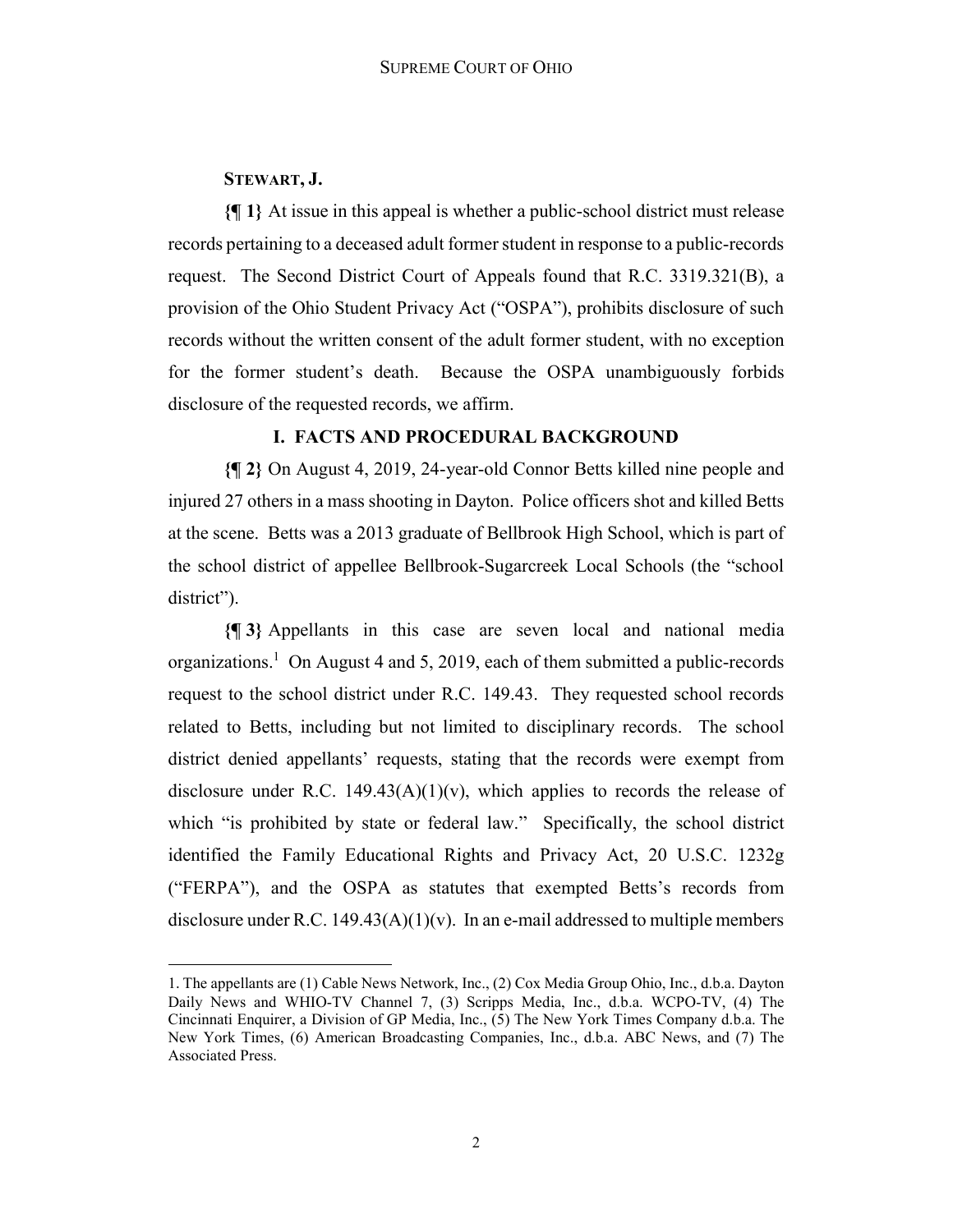of the press, appellee school district superintendent Douglas A. Cozad, Ph.D., acknowledged that the federal government generally interprets FERPA rights as expiring upon a student's death but indicated that "Ohio law offers broader protections for students' records."

**{¶ 4}** On August 9, 2019, appellants filed an action in the Second District for a writ of mandamus against the school district and Dr. Cozad, in his official capacity as superintendent and the custodian of the records sought. Appellants alleged that they have a clear legal right to inspect Betts's records under R.C. 149.43(B) and that neither FERPA nor the OSPA prohibits the school district from releasing them.

**{¶ 5}** The Second District denied the writ. The court first observed that it "does not appear to be controversial or unsettled" that the OSPA prohibits the release of public-school records about adult former students without their consent. 2019-Ohio-4187, 134 N.E.3d 268, at ¶ 17. The court then rejected appellants' argument that the OSPA's privacy protections for an adult former student lapse at the former student's death. The Second District found that the OSPA unambiguously protects an adult former student's records from disclosure, with no exception for the former student's death. *See id.* at ¶ 23-25. Having found that the OSPA prohibited the school district from releasing Betts's student records, the Second District did not reach the issue of whether FERPA likewise prohibited their release. *Id.* at ¶ 30.

**{¶ 6}** Appellants appealed to this court as of right.

## **II. ANALYSIS**

**{¶ 7}** We review a court of appeals' judgment in a mandamus action filed there as if the action had been brought originally in this court. *State ex rel. Dynamic Industries, Inc. v. Cincinnati*, 147 Ohio St.3d 422, 2016-Ohio-7663, 66 N.E.3d 734, ¶ 7. To be entitled to a writ of mandamus, appellants must establish, by clear and convincing evidence, (1) a clear legal right to the requested relief and (2) a clear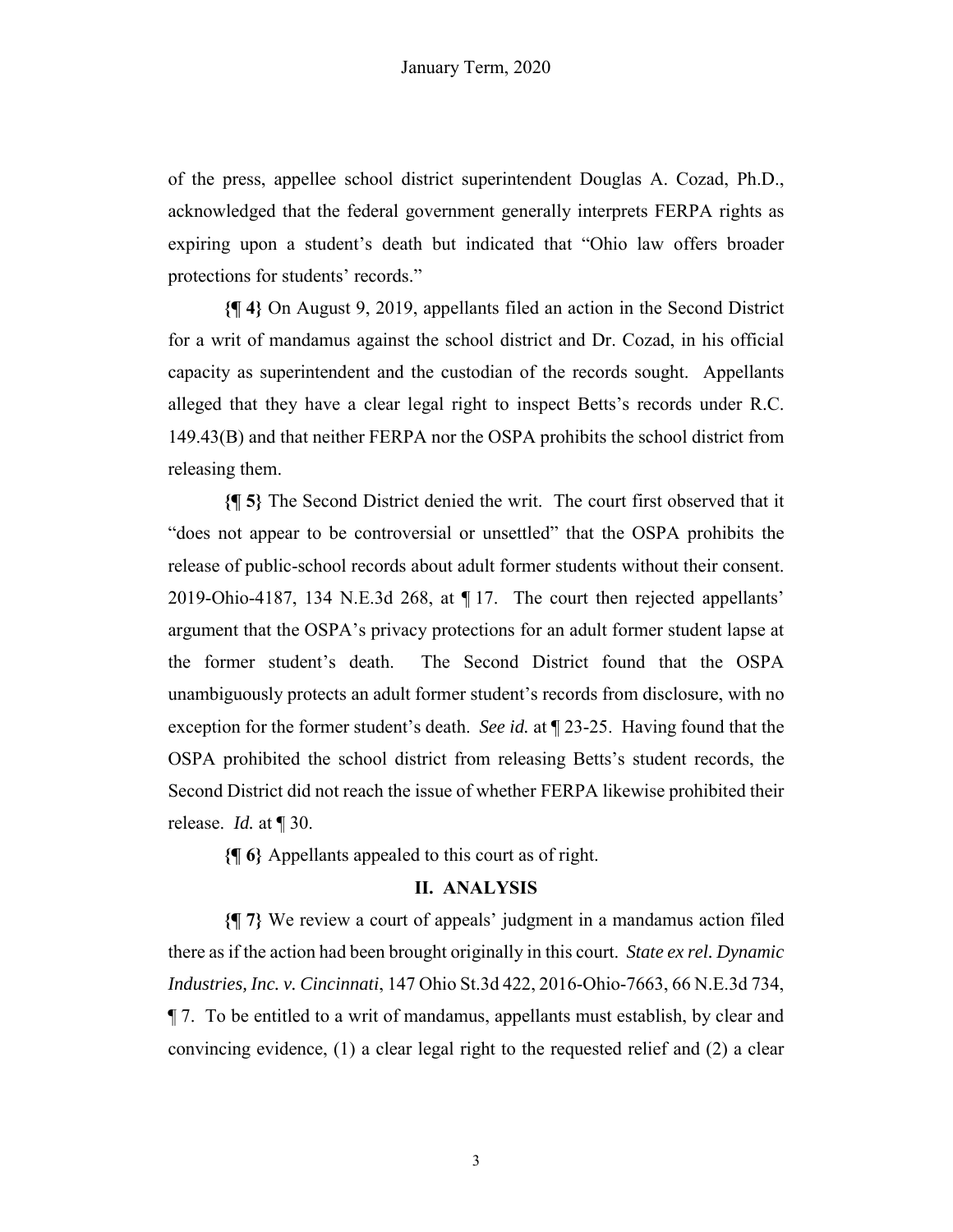legal duty on the part of the school district to provide it. *State ex rel. Cincinnati Enquirer v. Sage*, 142 Ohio St.3d 392, 2015-Ohio-974, 31 N.E.3d 616, ¶ 10. Because mandamus is the appropriate remedy to compel compliance with R.C. 149.43, appellants need not demonstrate the absence of an adequate remedy in the ordinary course of law. *State ex rel. Cincinnati Enquirer v. Pike Cty. Gen. Health Dist.*, 154 Ohio St.3d 297, 2018-Ohio-3721, 114 N.E.3d 152, ¶ 12.

**{¶ 8}** "We begin with the premise that 'public records are the people's records, and that the officials in whose custody they happen to be are merely trustees for the people.' " *State ex rel. Cincinnati Enquirer v. Ohio Dept. of Pub. Safety*, 148 Ohio St.3d 433, 2016-Ohio-7987, 71 N.E.3d 258, ¶ 32, quoting *State ex rel. Patterson v. Ayers*, 171 Ohio St. 369, 371, 171 N.E.2d 508 (1960). Consistent with that premise, the court construes R.C. 149.43 liberally in favor of broad access and resolves any doubt in favor of disclosure. *State ex rel. Toledo Blade Co. v. Seneca Cty. Bd. of Commrs*., 120 Ohio St.3d 372, 2008-Ohio-6253, 899 N.E.2d 961, ¶ 17. "Exceptions to disclosure under the Public Records Act [R.C. 149.43] are strictly construed against the public-records custodian, and the custodian has the burden to establish the applicability of an exception." *State ex rel. Miller v. Ohio State Hwy. Patrol*, 136 Ohio St.3d 350, 2013-Ohio-3720, 995 N.E.2d 1175, ¶ 23.

**{¶ 9}** The school district is a "public office" under R.C. 149.43(A)(1). And the parties do not dispute that the school district's records pertaining to Betts are "records" as defined by R.C. 149.011(G). The parties' dispute centers upon the applicability of R.C. 149.43(A)(1)(v), which exempts from disclosure records the release of which is prohibited by state or federal law. The Second District held that the OSPA, R.C. 3319.321, is a state law that prohibits the school district's disclosure of records pertaining to Betts, notwithstanding his death.

*A. R.C. 3319.321(B) Applies to Former Students of a Public School* 

**{¶ 10}** R.C. 3319.321(B) states: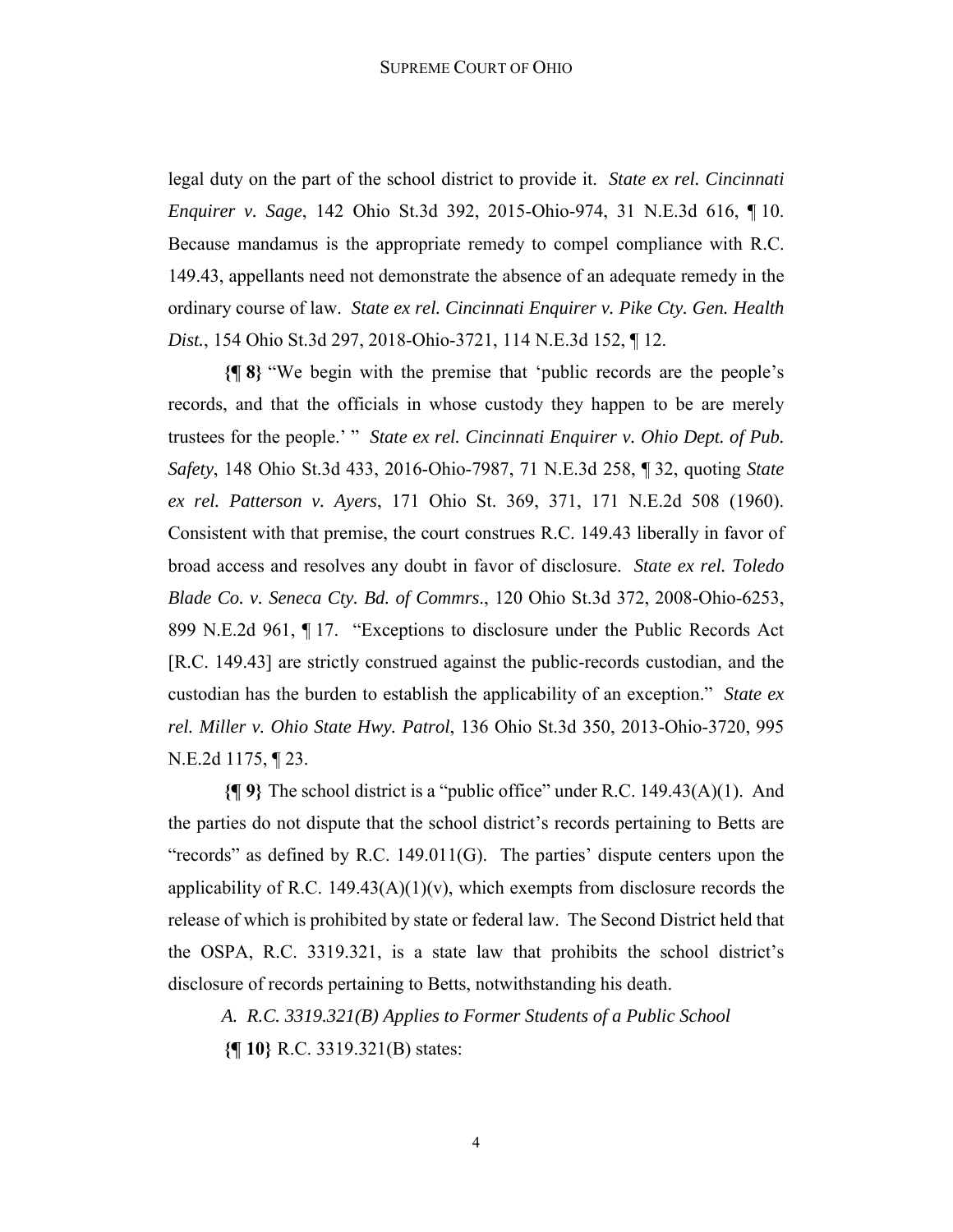No person shall release, or permit access to, personally identifiable information other than directory information concerning any student attending a public school, for purposes other than those identified in division (C), (E), (G), or  $(H)^2$  of this section, without the written consent of the parent, guardian, or custodian of each such student who is less than eighteen years of age, or without the written consent of each such student who is eighteen years of age or older.

(Footnote added.) When applicable, R.C. 3319.321(B) creates an exception to the definition of a public record under R.C. 149.43(A)(1). *See* R.C. 149.43(A)(1)(v); *State ex rel. School Choice Ohio, Inc. v. Cincinnati Pub. School Dist.*, 147 Ohio St.3d 256, 2016-Ohio-5026, 63 N.E.3d 1183, ¶ 15-16, 31-34. The school district and Dr. Cozad argue that the court need not go further than the plain language of R.C. 3319.321(B) to conclude that the statute applies to Betts's student records.

**{¶ 11}** The intent of the General Assembly "is primarily determined from the language of the statute itself." *Stewart v. Trumbull Cty. Bd. of Elections*, 34 Ohio St.2d 129, 130, 296 N.E.2d 676 (1973). And when a statute's language is unambiguous, there is no interpretation required: the court must simply apply the statute as written. *State ex rel. Ohio Presbyterian Retirement Servs., Inc. v. Indus. Comm*., 151 Ohio St.3d 92, 2017-Ohio-7577, 86 N.E.3d 294, ¶ 19. This court will not insert language to modify an unambiguous statute under the guise of statutory interpretation. *State ex rel. Sears, Roebuck & Co. v. Indus. Comm.*, 52 Ohio St.3d 144, 148, 556 N.E.2d 467 (1990).

**{¶ 12}** The Second District acknowledged, and appellants do not dispute, that R.C. 3319.321(B)'s protections apply to records pertaining to adult former

1

<sup>2.</sup> None of the purposes in R.C. 3319.321(C), (E), (G), or (H) are applicable to this case.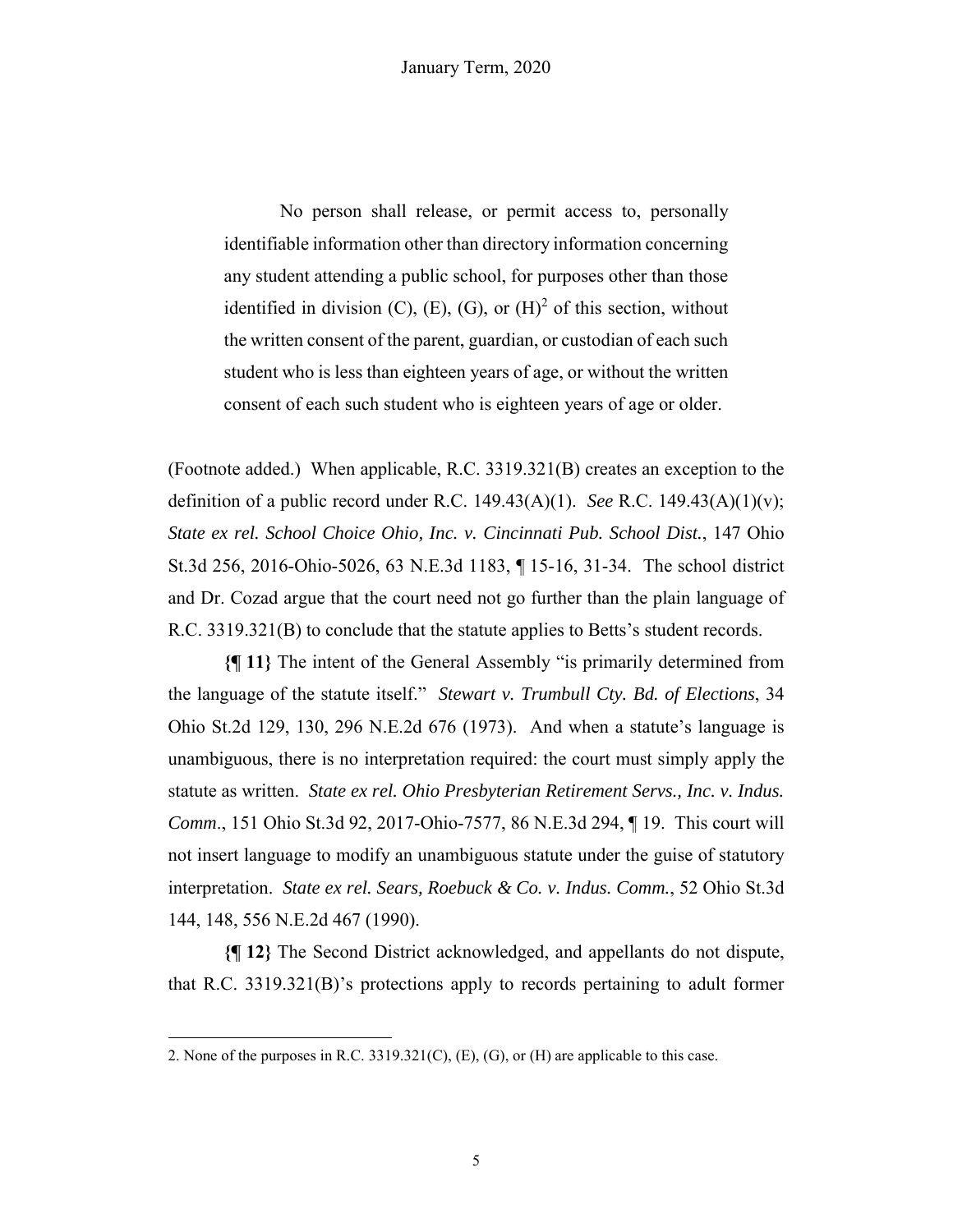students of a public school. 2019-Ohio-4187, 134 N.E.3d 268, at ¶ 17. We have also implied as much. In *State ex rel. Souffrance v. Doe*, 132 Ohio St.3d 38, 2012- Ohio-1906, 968 N.E.2d 477, the appellant was denied access to student records he requested, on the basis that FERPA barred disclosure. *Id.* at ¶ 1-2. The appellant claimed the records he requested were not exempt from public-records disclosure because they related "only to persons who are no longer students." *Id.* at ¶ 2. Citing to both FERPA and R.C. 3319.321(B), we held: "[T]his claim lacks merit because the persons were students when the records were created and originally maintained." *Id.*

**{¶ 13}** Despite no party raising the issue here or in the Second District below, the dissent opines that we should decide this case on the basis that R.C. 3319.321(B) does not protect the student records of former students at all. Interpreting R.C. 3319.321(B) as being "written in the present tense," the dissent posits that the statute protects only the personally identifiable information of a student who is currently attending the public school from which the records are sought. Dissenting opinion at  $\P$ 1. The dissent's view is not an accurate interpretation of R.C. 3319.321(B). And there is good reason why.

**{¶ 14}** A valid interpretation of R.C. 3319.321(B) belies the significance ascribed by the dissent to the statute's use of the present-tense verb "attending." The statute prohibits a person from releasing "personally identifiable information \* \* \* concerning any student attending a public school." This language does not mean that the student to whom the information pertains must be presently attending the public school. Rather, the "any student attending a public school" language speaks to whether the information at issue relates to a student's attendance at a public school, regardless of the student's status at the time the information is requested. In other words, the statute is concerned not with the current status of the person whose information is being requested but rather with whether the personally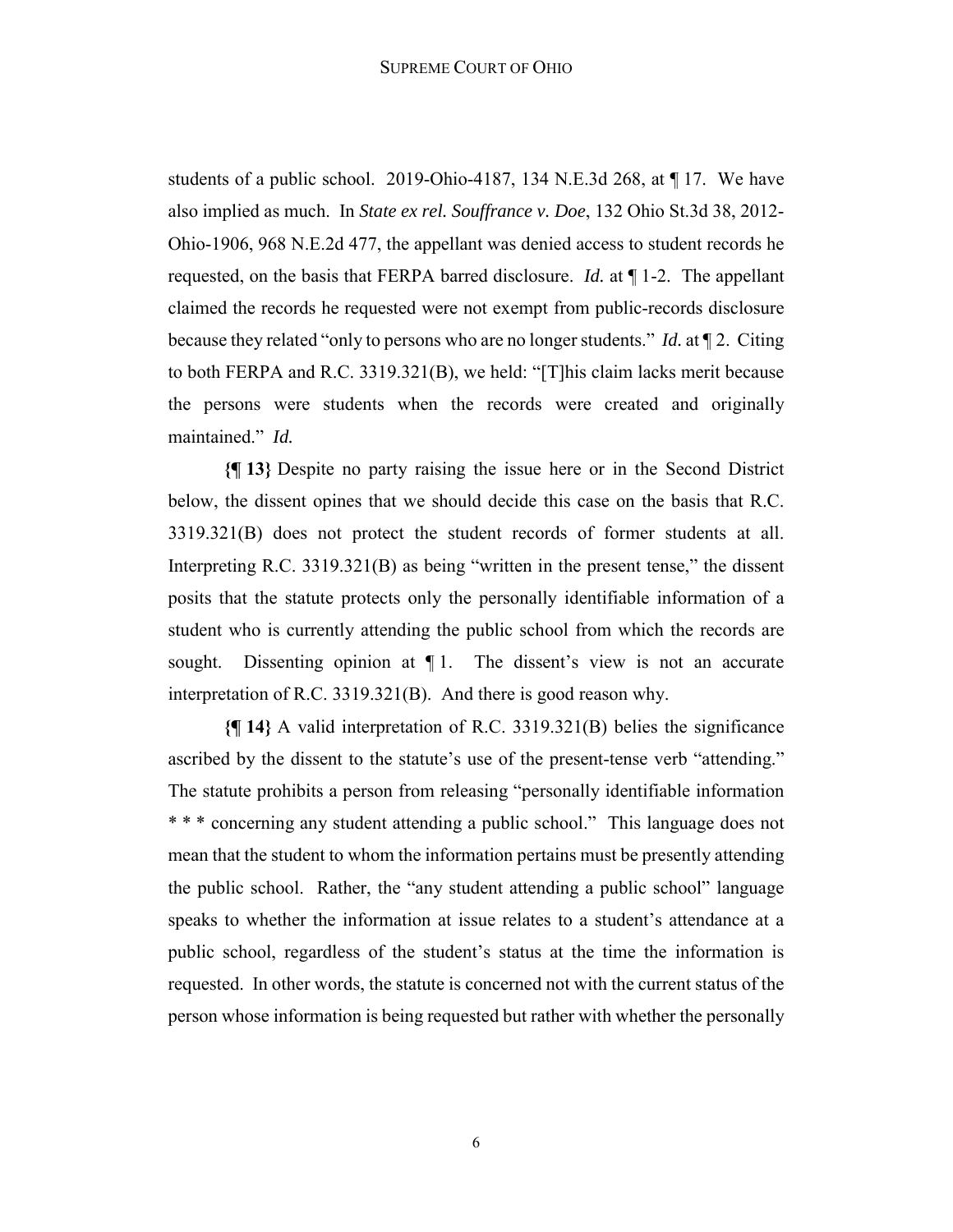identifiable information at issue relates to an individual's attendance at the public school.

**{¶ 15}** Bolstering this interpretation is the fact that the General Assembly enacted the OSPA to bring the state's public schools into compliance with FERPA, which grants funding only to those educational institutions that abide by FERPA's requirements for protecting the privacy of students. *See* 20 U.S.C.  $1232g(b)(1)$ ; *School Choice Ohio*, 147 Ohio St.3d 256, 2016-Ohio-5026, 63 N.E.3d 1183, at ¶ 31. As we observed in *Souffrance*, FERPA mandates that public schools protect the records of both current and former students. 132 Ohio St.3d 38, 2012-Ohio-1906, 968 N.E.2d 477, at ¶ 2. This requirement is made explicit by FERPA's definition of student as "any person with respect to whom an educational agency or institution maintains education records or personally identifiable information," 20 U.S.C. 1232g(a)(6). Because an educational institution may maintain information on former students no longer attending the educational agency or institution, such former students fall under FERPA's protections. *See also* 34 C.F.R. 99.3 (defining student as "any individual who is or has been in attendance at an educational agency or institution and regarding whom the agency or institution maintains education records"); 73 Fed.Reg. 74806, 74811 (2008) ("It has long been the [Department of Education's] interpretation that records created or received by an educational agency or institution on a former student that are directly related to the individual's attendance as a student are not excluded from the definition of education records under FERPA  $***$ ").

**{¶ 16}** The dissent would have us believe that the General Assembly intended for R.C. 3319.321(B) to fall short of FERPA requirements by limiting its application to current students. This would be a nonsensical reading of a statute specifically intended to bring Ohio into compliance with FERPA and to help ensure that Ohio schools can receive federal funds.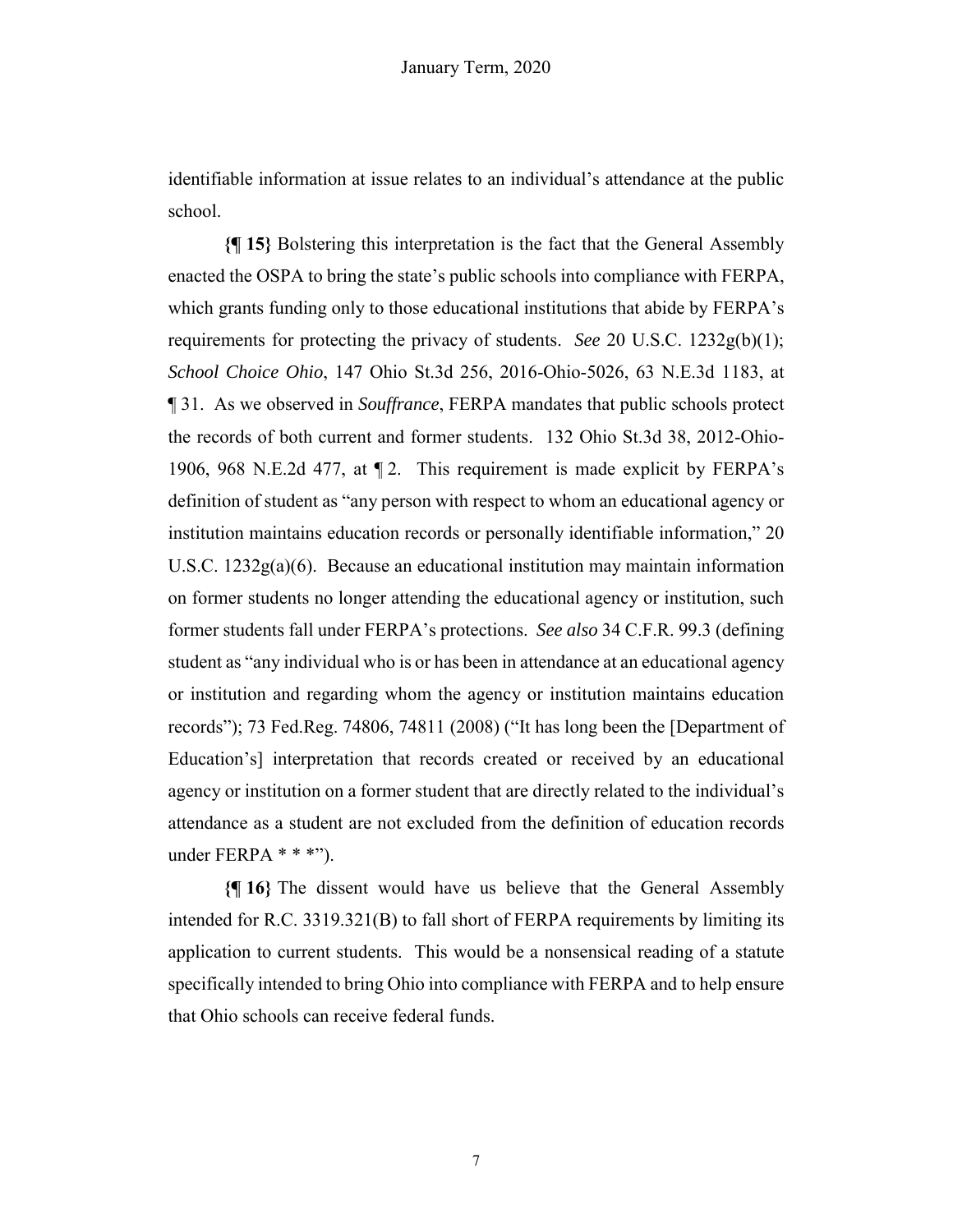#### *B. R.C. 3319.321(B) Prohibits Disclosure*

**{¶ 17}** We next turn to the question whether R.C. 3319.321(B) applies to the records of an adult former student who has died. In this regard, we hold that the language of R.C. 3319.321(B) is unambiguous and creates an applicable exception under R.C. 149.43(A)(1)(v), regardless whether the relevant records pertain to an adult former student who has died.

**{¶ 18}** R.C. 3319.321(B) generally prohibits the release of personally identifiable information concerning any student without the written consent of the student's parent, guardian, or custodian (if the student is under 18 years of age) or the student himself (if the student is over 18). And while the legislature included certain exceptions to that general prohibition (for "directory information" and disclosure for purposes identified in R.C. 3319.321(C), (E), (G), or  $(H)^3$ ), it did not enact an exception for the death of an adult former student. Therefore, under the plain language of R.C. 3319.321(B), the school district is prohibited from releasing any personally identifying information about Betts without his consent. The Second District correctly denied the writ.

# *C. There is No Ambiguity to Justify Appellants' Interpretive Analysis*

**{¶ 19}** Despite the plain language of the statute, appellants and their amici take the position that R.C. 3319.321(B) does not prohibit the release of an adult former student's records when the student has died. Their arguments focus on FERPA's protections, which are generally understood *not* to extend to the education records of deceased adults despite no express statutory language to that

1

<sup>3.</sup> R.C. 3319.321(C) allows "administrative use of public school records by a person acting exclusively in the person's capacity as an employee of a board of education or of the state or any of its political subdivisions, any court, or the federal government." R.C. 3319.321(E) allows disclosure of a student's records to a law-enforcement officer investigating a student who is or may be a missing child. R.C. 3319.321(G) allows disclosure of records requested under R.C. 2151.14 or 2151.141 concerning probation departments and persons on community control. And R.C. 3319.321(H) allows a public-school principal to report information about a student's commission of certain criminal offenses.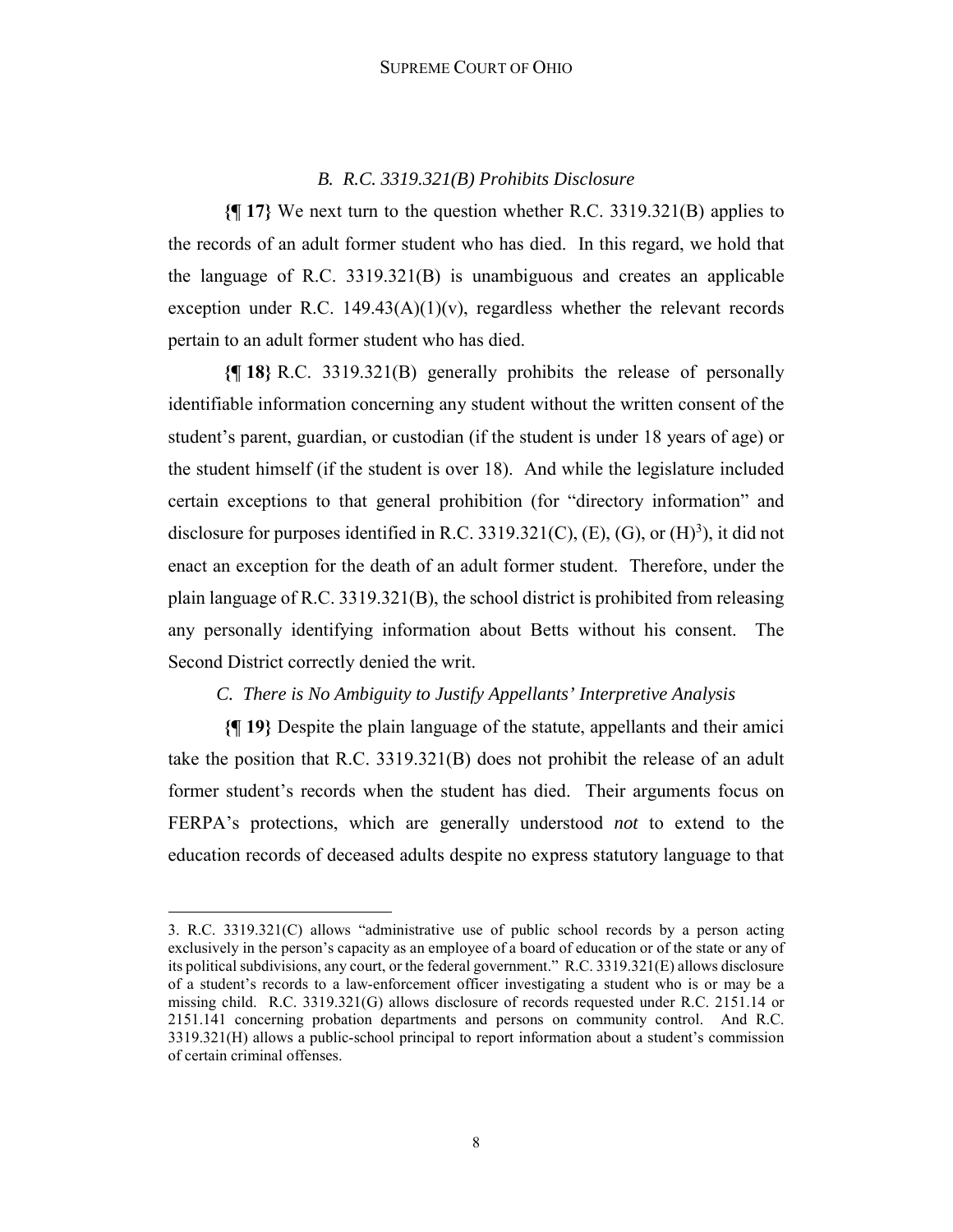effect. FERPA is significant, they argue, because the OSPA was enacted to bring Ohio's public schools into compliance with it. *See School Choice Ohio*, 147 Ohio St.3d 256, 2016-Ohio-5026, 63 N.E.3d 1183, at ¶ 31-32; *see also* Ohio Legislative Service Commission, Summary of 1976 Enactments, January-July, at 87 (summary of Am.S.B. No. 367, 136 Ohio Laws, Part I, 318).

**{¶ 20}** Appellants first emphasize that FERPA and the OSPA were enacted against a backdrop of the common-law right to privacy. This is significant because under the prevailing case law at that time, a common-law cause of action for invasion of privacy lapsed with the death of the individual to whom it belonged. *See, e.g.*, *Young v. That Was The Week That Was*, 423 F.2d 265, 265-266 (6th Cir.1970) (applying Ohio law). Thus, if Congress or the General Assembly intended in FERPA or the OSPA, respectively, to extend those statutes' privacy protections beyond an individual's death, appellants argue that they would have done so expressly because to do otherwise would have been in derogation of the common law.

**{¶ 21}** Appellants also argue that agency interpretation of FERPA should inform our analysis. The United States Department of Education is the federal agency charged with construing FERPA. 20 U.S.C. 1232g(f) and (g). And that department's Family Policy Compliance Office has long advised that an adult student's rights under FERPA terminate at the student's death. Appellants and their amici contend that this should inform the interpretation of R.C. 3319.321(B) because the OSPA was enacted to bring Ohio law into compliance with FERPA.

**{¶ 22}** The factors emphasized by appellants and their amici are consistent with those that a court may consider in determining legislative intent. But inquiry into any of these factors is inappropriate absent an initial finding that the language of a statute is ambiguous. *Dunbar v. State*, 136 Ohio St.3d 181, 2013-Ohio-2163, 992 N.E.2d 1111, ¶ 16; *see State v. Polus*, 145 Ohio St.3d 266, 2016-Ohio-655, 48 N.E.3d 553, ¶ 7.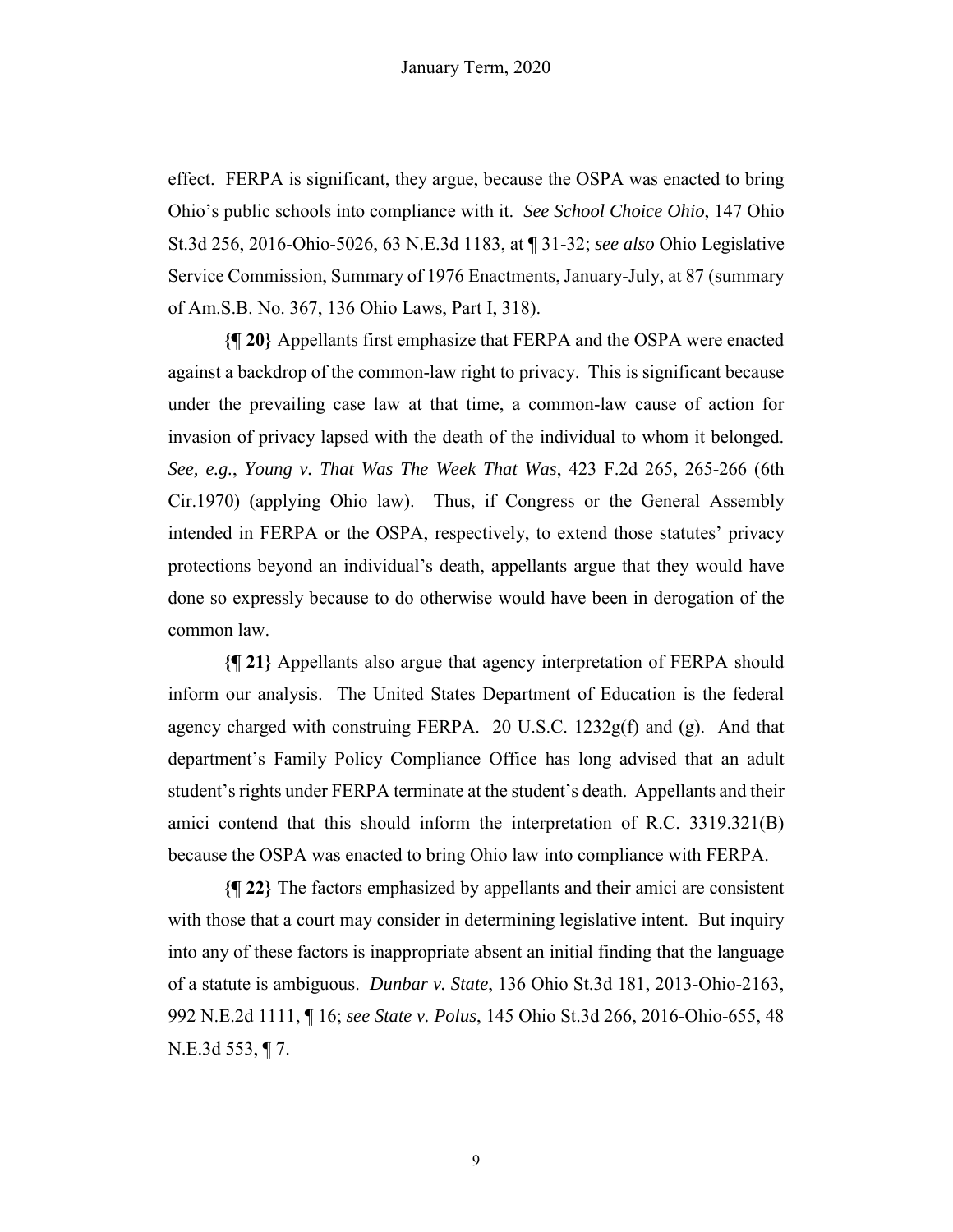#### SUPREME COURT OF OHIO

**{¶ 23}** Appellants use interpretive guides to argue that R.C. 3319.321(B) *should* be interpreted like FERPA, such that the protections against disclosure of an adult former student's information expire at death. But appellants have not established, as a threshold matter, how R.C. 3319.321(B) is ambiguous with respect to the absence of an exception for an adult former student's death. A statute is ambiguous "only if its language is susceptible of more than one reasonable interpretation." (Emphasis omitted.) *Dunbar* at ¶ 16. Appellants posit that there is ambiguity created by the OSPA's silence on posthumous application, but they do not explain how that silence makes R.C. 3319.321(B) susceptible to more than one interpretation.

**{¶ 24}** The language of R.C. 3319.321(B) is unambiguous and is not truly susceptible to differing interpretations. The records of a person who attended a public school can be disclosed only with the consent of the student, if that student is 18 years of age or older. If that student is deceased, he is no longer available to grant consent. But R.C. 3319.321(B) provides no exception for that circumstance. If the General Assembly intended for the death of a person to alter the confidentiality of certain information, it could have expressly enacted such a rule. Indeed, in other contexts, the General Assembly has done so. *See, e.g.*, R.C. 5119.28(A)(16) (a person's mental-health records no longer considered confidential when the person has been deceased for 50 years). Interpreting R.C. 3319.321(B)'s protections to expire upon the death of an adult former student would effectively rewrite the statute under the guise of interpretation. *See Hulsmeyer v. Hospice of Southwest Ohio, Inc.*, 142 Ohio St.3d 236, 2014-Ohio-5511, 29 N.E.3d 903, ¶ 23 (noting that the court must give effect to the words used in a statute, "making neither additions nor deletions from words chosen by the General Assembly"); *State ex rel. Sapp v. Franklin Cty. Court of Appeals*, 118 Ohio St.3d 368, 2008-Ohio-2637, 889 N.E.2d 500, ¶ 26 (declining to recognize an exception that the statutory language does not recognize).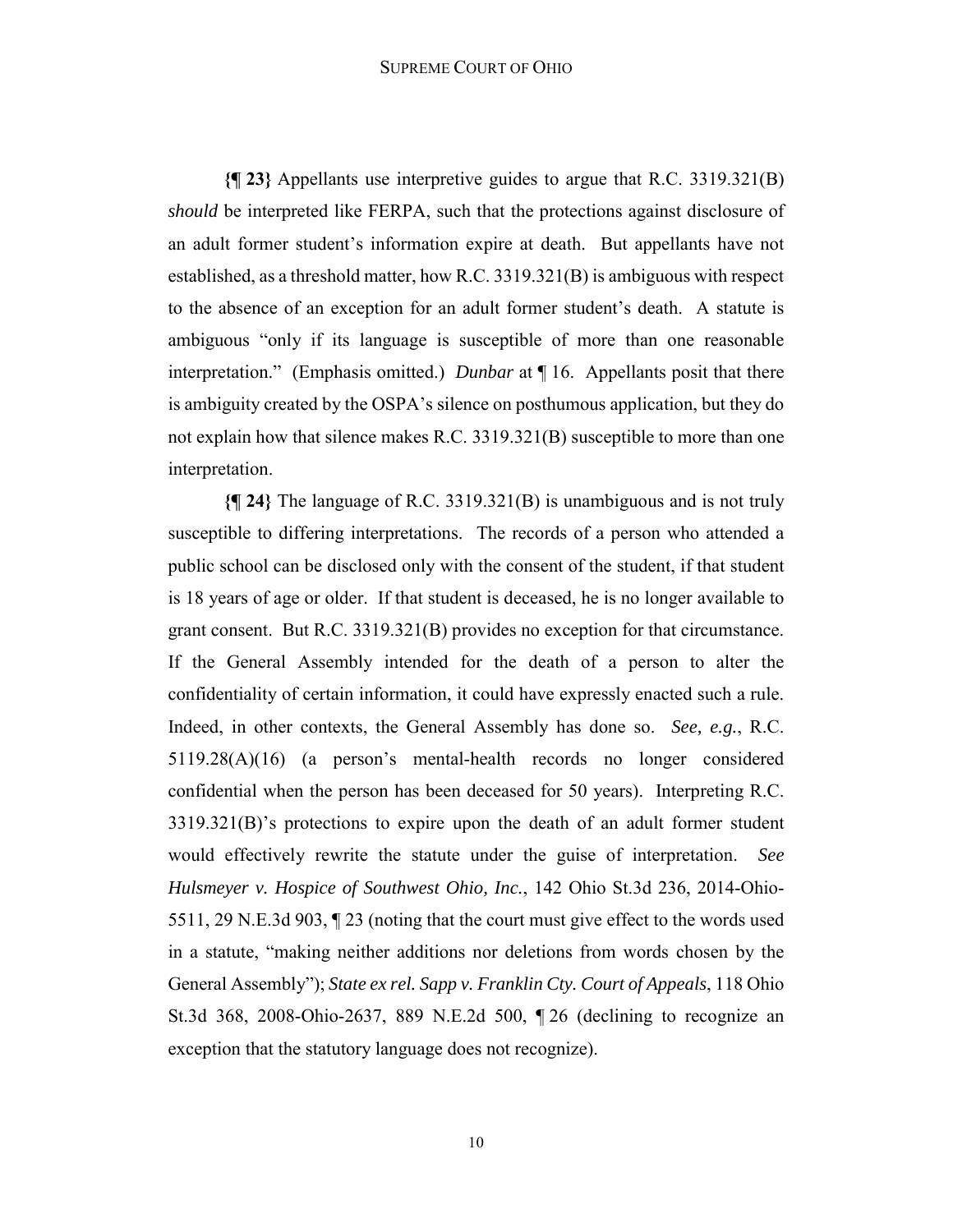**{¶ 25}** Moreover, even if we were to view R.C. 3319.321(B) through the lens of the common-law right to privacy, our interpretation would not be different. Appellants and their amici argue that applying R.C. 3319.321(B) to the records of a deceased adult former student is in derogation of the common law because a person's common-law right to privacy lapses at death. Thus, they urge that the statute's silence on posthumous application should be interpreted consistently with the common-law rule.

**{¶ 26}** The premise that applying R.C. 3319.321(B) to the records of a deceased adult former student is in derogation of the common law, however, is not robust. Most of the cases cited for the proposition that a person's common-law privacy rights lapse at death deal with the existence of a tort cause of action for invasion of privacy. But R.C. 3319.321(B) says nothing about and does not have an impact on a tort cause of action for invasion of privacy. The statute imposes duties of confidentiality upon persons in possession of "personally identifiable information" concerning a student (or former student) of an Ohio public school. The fact that those duties do not end upon the death of an adult student is unrelated to a common-law tort claim for invasion of privacy.

**{¶ 27}** Appellants also cite *State ex rel. Findlay Publishing Co. v. Schroeder*, 76 Ohio St.3d 580, 669 N.E.2d 835 (1996), in support of their argument that the application of the OSPA to records of deceased adult former students is in derogation of the common law and should therefore be interpreted not to protect the confidentiality of information after an adult former student's death. *Schroeder*  was a public-records mandamus case in which a newspaper sought to compel a county coroner to disclose records for cases in which the cause of death was suicide. *Id.* at 580. Among other justifications for confidentiality, the coroner relied upon the right to privacy as a basis for withholding the records under R.C. 149.43(A)(1). *Id.* at 582. This court rejected the coroner's justification for withholding the records and found that even if a "privacy exemption" existed that could conceivably limit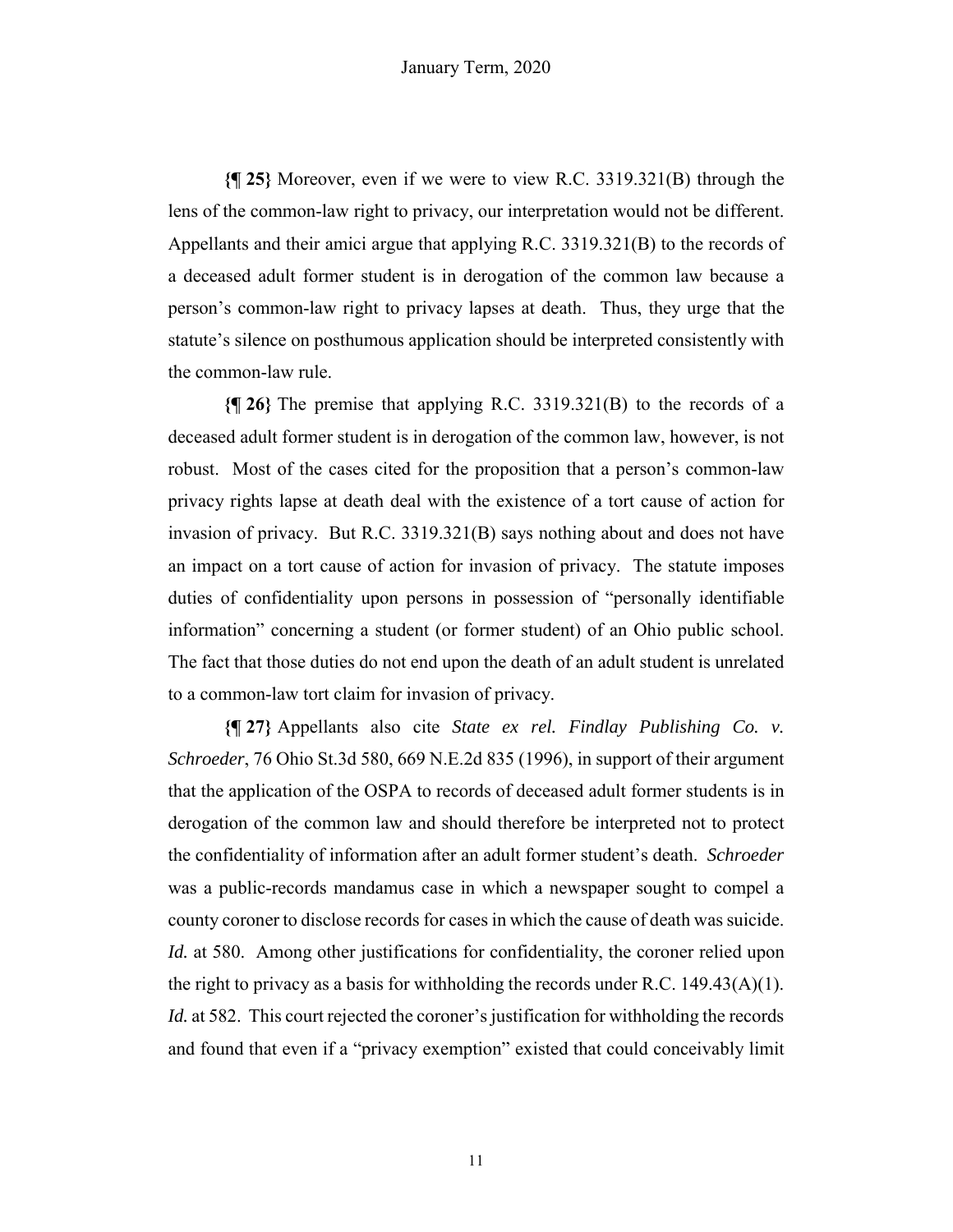disclosure of otherwise public records, it was unclear whether the exemption would apply to the coroner's records concerning suicides. *Id.* at 583. This court therefore found that the release of the suicide-victim records was not prohibited by state or federal law and granted a writ of mandamus compelling the coroner to disclose them under R.C. 149.43. *Id.*

**{¶ 28}** *Schroeder* is distinguishable and does not help appellants' position. *Schroeder* supports the proposition that there is no common-law right to privacy that shields records of deceased individuals from disclosure under R.C. 149.43. But the school district and Dr. Cozad did not rely upon common-law privacy rights to withhold records pertaining to Betts. Rather, they relied on the confidentiality duties imposed *by statute* as the applicable state-law exception to disclosure. Indeed, this court signaled that it might have decided *Schroeder* differently had there been a confidentiality statute in play. *See Schroeder* at 582 (noting that "there is no legislative scheme protecting the names of suicide victims from disclosure or incorporating the personal privacy exemption adopted by other states and the federal government"). The difference in this case is that there *is* a legislative scheme protecting personally identifiable information. And there is no textual basis in that legislative scheme to conclude that the confidentiality duties imposed upon school districts expire at the death of an adult former student.

# *D. R.C. 149.43(A)'s Sunset Provision*

**{¶ 29}** The so-called sunset provision in R.C. 149.43(A) further undercuts appellants' argument that R.C. 3319.321(B)'s silence about posthumous application somehow renders it ambiguous. The sunset provision states:

A record that is not a public record under division  $(A)(1)$  of this section and that, under law, is permanently retained *becomes a public record on the day that is seventy-five years after the day on which the record was created*, except for any record protected by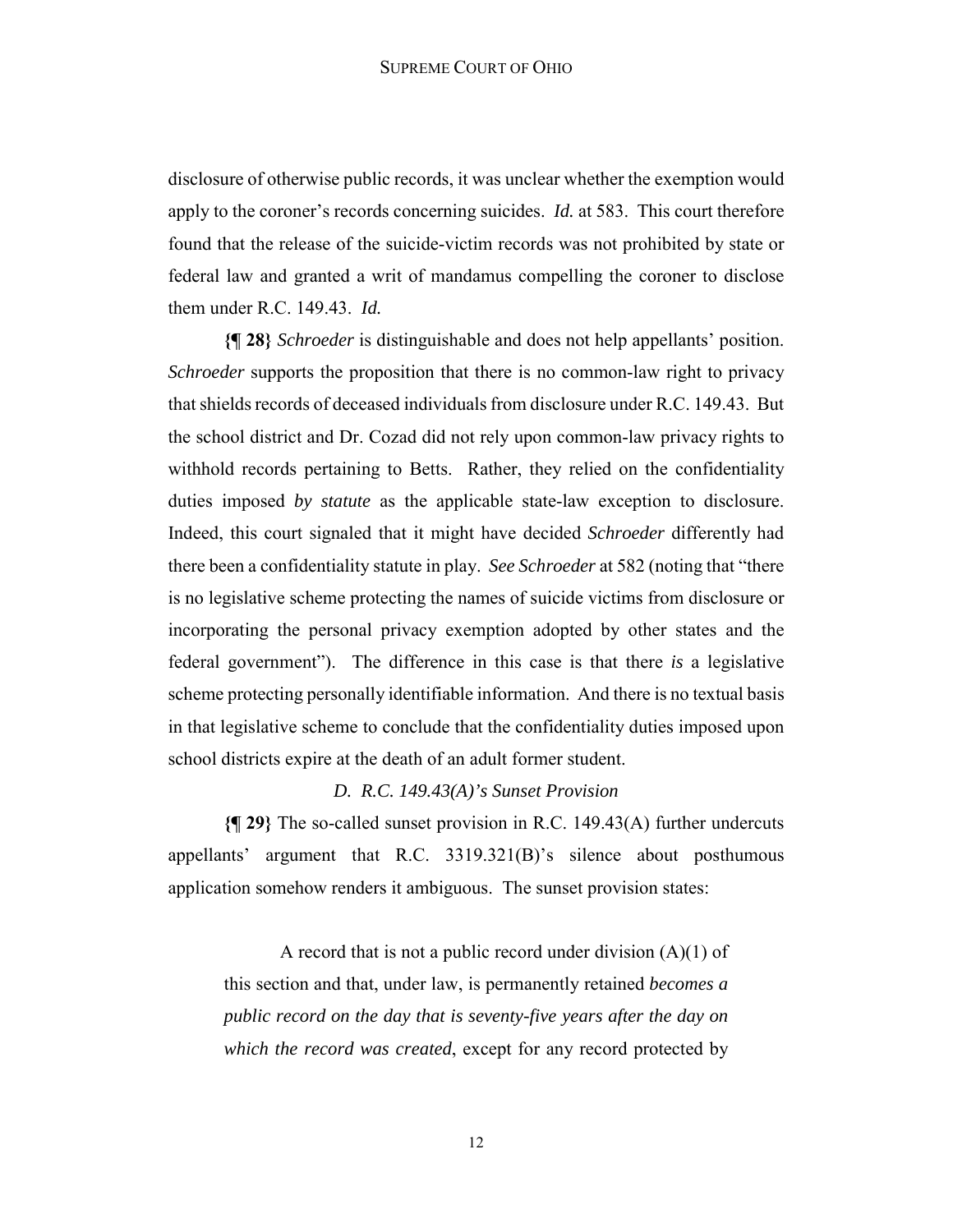the attorney-client privilege, a trial preparation record as defined in this section, a statement prohibiting the release of identifying information signed under section 3107.083 of the Revised Code, a denial of release form filed pursuant to section 3107.46 of the Revised Code, or any record that is exempt from release or disclosure under section 149.433 of the Revised Code.

(Emphasis added.) R.C. 149.43(A).

**{¶ 30}** Thus, any record that is *not* a public record because of an applicable exception *becomes* a public record 75 years after its creation. In other words, the exceptions in R.C.  $149.43(A)(1)$  themselves expire for records that are permanently retained. In this case, the school district states (and appellants do not dispute) that Ohio law generally requires student records to be maintained permanently.

**{¶ 31}** As we stated earlier, the fact that R.C. 3319.321(B) does not specify what happens to the confidentiality of student records upon the death of an adult former student does not render the statute ambiguous. The existence of the sunset provision in R.C. 149.43 underscores this point. R.C. 3319.321(B)'s silence on posthumous application means that, as an exception to the definition of a public record, it is subject to the expiration date in R.C.  $149.43(A)(1)$ . As the Second District observed, the existence of the sunset provision in R.C.  $149.43(A)(1)$ suggests that the General Assembly's omission of a "death exception" to the confidentiality of student records in R.C. 3319.321(B) "was not unintentional." 2019-Ohio-4187, 134 N.E.3d 268, at ¶ 25 fn. 6.

# *E. Liberal Construction of the Public Records Act Does Not Justify Adding an Exception to R.C. 3319.321(B)*

**{¶ 32}** Appellants and their amici also call attention to this court's liberal construction of the Public Records Act, contending that this principle should militate in favor of finding that R.C. 3319.321(B) does not shield the public-school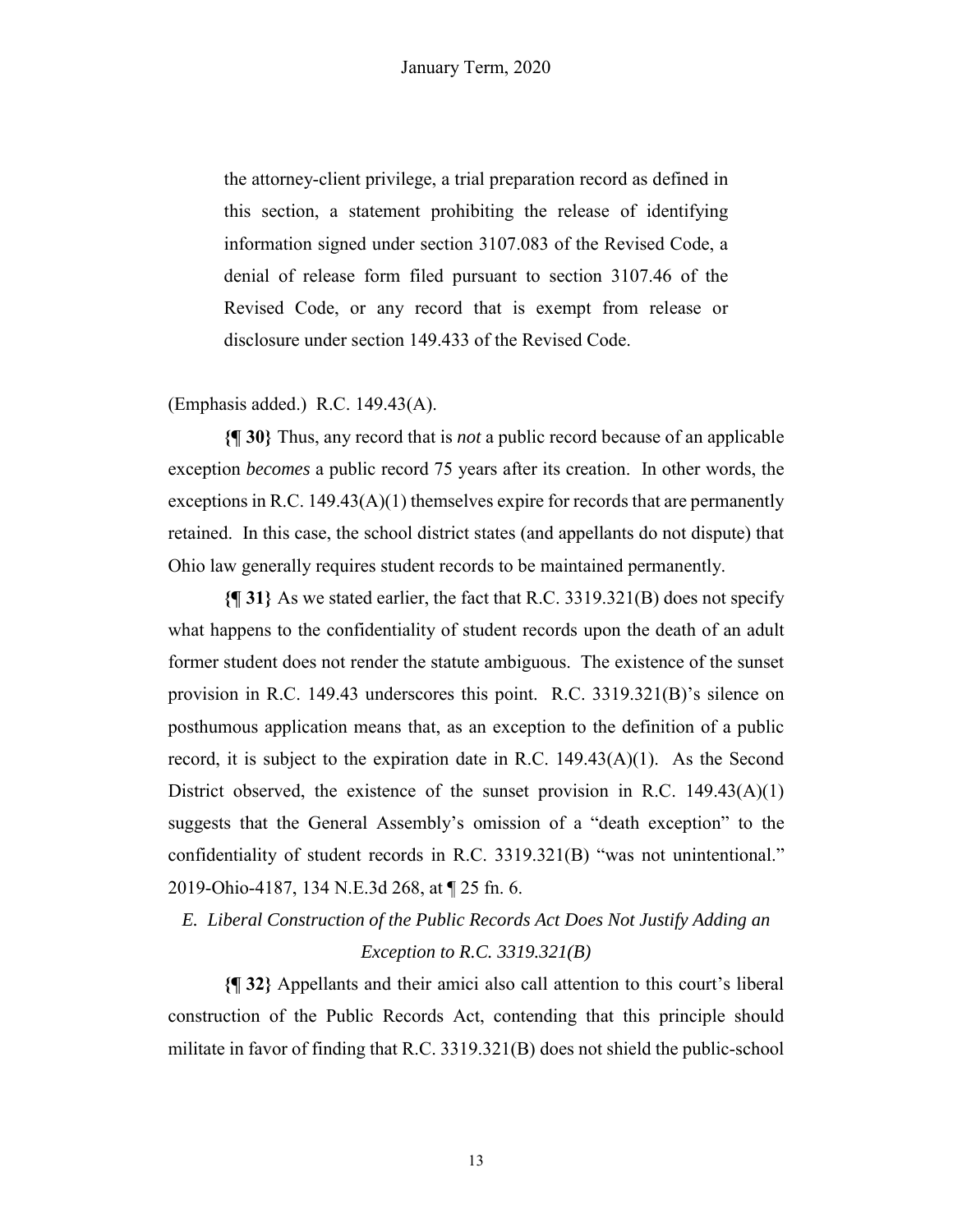#### SUPREME COURT OF OHIO

records of a deceased adult former student from disclosure. Indeed, this court liberally construes R.C. 149.43(A) in favor of broad access and strictly construes exceptions against the public-records custodian. *State ex rel. Rocker v. Guernsey Cty. Sheriff's Office*, 126 Ohio St.3d 224, 2010-Ohio-3288, 932 N.E.2d 327, ¶ 6-7.

**{¶ 33}** But principles like these do not authorize a court to rewrite statutory language. *See Presbyterian Retirement Servs., Inc.*, 151 Ohio St.3d 92, 2017-Ohio-7577, 86 N.E.3d 294, at ¶ 20. Neither a liberal construction of the Public Records Act nor a strict construction of its exceptions gives license to add language to R.C. 3319.321(B), which contains no exception for a deceased adult former student. While there might be policy reasons to carve out an exception to R.C. 3319.321(B)'s protections for situations like the one before us in this case, the decision to do so is not ours to make. "Because the General Assembly is the final arbiter of public policy, judicial policy preferences may not be used to override valid legislative enactments." *State ex rel. Tritt v. State Emp. Relations Bd.*, 97 Ohio St.3d 280, 2002-Ohio-6437, 779 N.E.2d 226, ¶ 17.

## **III. CONCLUSION**

**{¶ 34}** Having found that R.C. 3319.321(B) prohibits the disclosure of the records sought by appellants, we need not reach the issue of whether FERPA likewise prohibits disclosure. The school district correctly denied appellants' public-records request under the unambiguous language of the OSPA. We therefore affirm the Second District's judgment denying the requested writ of mandamus.

Judgment affirmed.

O'CONNOR, C.J., and FRENCH, FISCHER, DEWINE, and DONNELLY, JJ., concur.

 $\frac{1}{2}$ 

KENNEDY, J., dissents, with an opinion.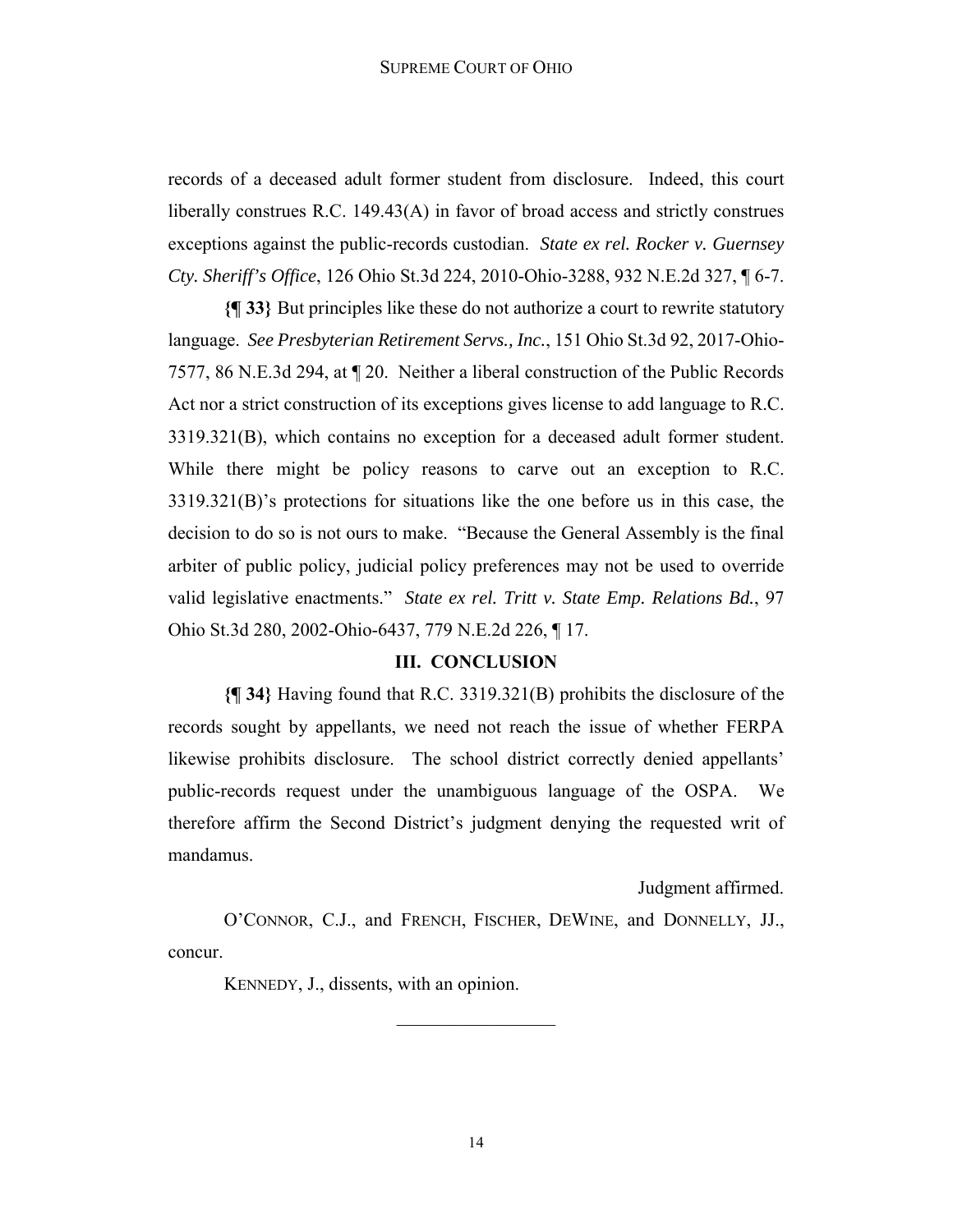# **KENNEDY, J., dissenting.**

**{¶ 35}** The text of R.C. 3319.321(B) is written in the present tense and unambiguously limits the release of "personally identifiable information other than directory information concerning *any student attending a public school*" (emphasis added); it does not prohibit a public school from releasing the records of a former student who is deceased and therefore not currently "attending" that school. The majority reads the text in both the present and past tenses to pertain to both students currently attending public school and *former* students who *attended* public school. However, the General Assembly's use of the word "attending" is not susceptible to both a present- and past-tense interpretation. For this reason, the plain language of R.C. 3319.321(B) does not prohibit a school district from releasing student records pertaining to a deceased former student. Consequently, the statute does not establish an exception to the release of public records under the Public Records Act.

**{¶ 36}** Accordingly, I dissent and would reverse the judgment of the Second District Court of Appeals and remand this matter for that court to determine in the first instance appellee Bellbrook-Sugarcreek Local Schools' alternative argument that the Family Educational Rights and Privacy Act, 20 U.S.C. 1232g ("FERPA"), prohibits the release of records pertaining to a deceased adult former student who attended public school.

# **Law and Analysis**

**{¶ 37}** Although the appellant media organizations argue that neither the Ohio Student Privacy Act ("OSPA") nor FERPA prohibit the release of the publicschool records of a student who attains 18 years of age and subsequently passes away, the court of appeals addressed only the OSPA. My analysis today is likewise limited to reviewing that statute.

# *Statutory Construction*

**{¶ 38}** This case presents a narrow issue regarding the meaning of R.C. 3319.321(B), returning us to a familiar place: statutory interpretation. As we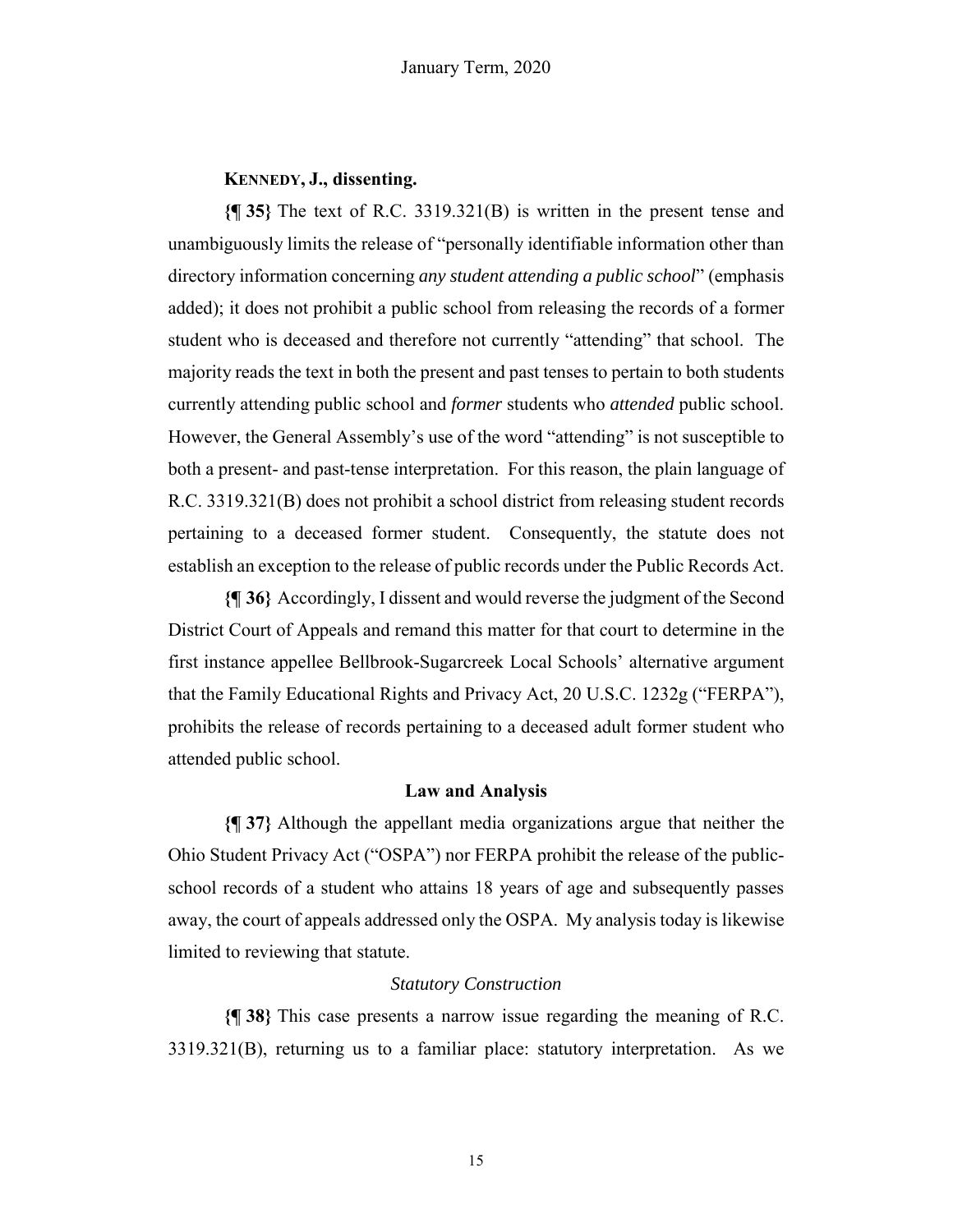explained long ago, "[t]he question is not what did the general assembly intend to enact, but what is the meaning of that which it did enact." *Slingluff v. Weaver*, 66 Ohio St. 621, 64 N.E. 574 (1902), paragraph two of the syllabus. "When the language of a statute is plain and unambiguous and conveys a clear and definite meaning, there is no need for this court to apply the rules of statutory interpretation." *Symmes Twp. Bd. of Trustees v. Smyth*, 87 Ohio St.3d 549, 553, 721 N.E.2d 1057 (2000). Rather, "[a]n unambiguous statute is to be applied, not interpreted." *Sears v. Weimer*, 143 Ohio St. 312, 55 N.E.2d 413 (1944), paragraph five of the syllabus.

#### *The Public Records Act*

**{¶ 39}** The Public Records Act requires a public office to make copies of public records available to any person upon request, within a reasonable period of time. R.C.  $149.43(B)(1)$ . A "public record" is a record kept by a "public office," R.C.  $149.43(A)(1)$ , and this court has held that "school districts are public offices and the records containing students' personally identifiable information are records" subject to the public-records law. *State ex rel. School Choice Ohio, Inc. v. Cincinnati Pub. School Dist.*, 147 Ohio St.3d 256, 2016-Ohio-5026, 63 N.E.3d 1183,  $\P$  15. R.C. 149.43(A)(1)(v), however, provides that "[r]ecords the release of which is prohibited by state or federal law" are not public records and thus not subject to release. *See School Choice Ohio* at ¶ 15.

#### *The Ohio Student Privacy Act*

**{¶ 40}** Part of the Ohio Student Privacy Act, R.C. 3319.321(B), provides that

[n]o person shall release, or permit access to, personally identifiable information other than directory information concerning *any student attending a public school*, for purposes other than those identified in division (C), (E), (G), or (H) of this section, without the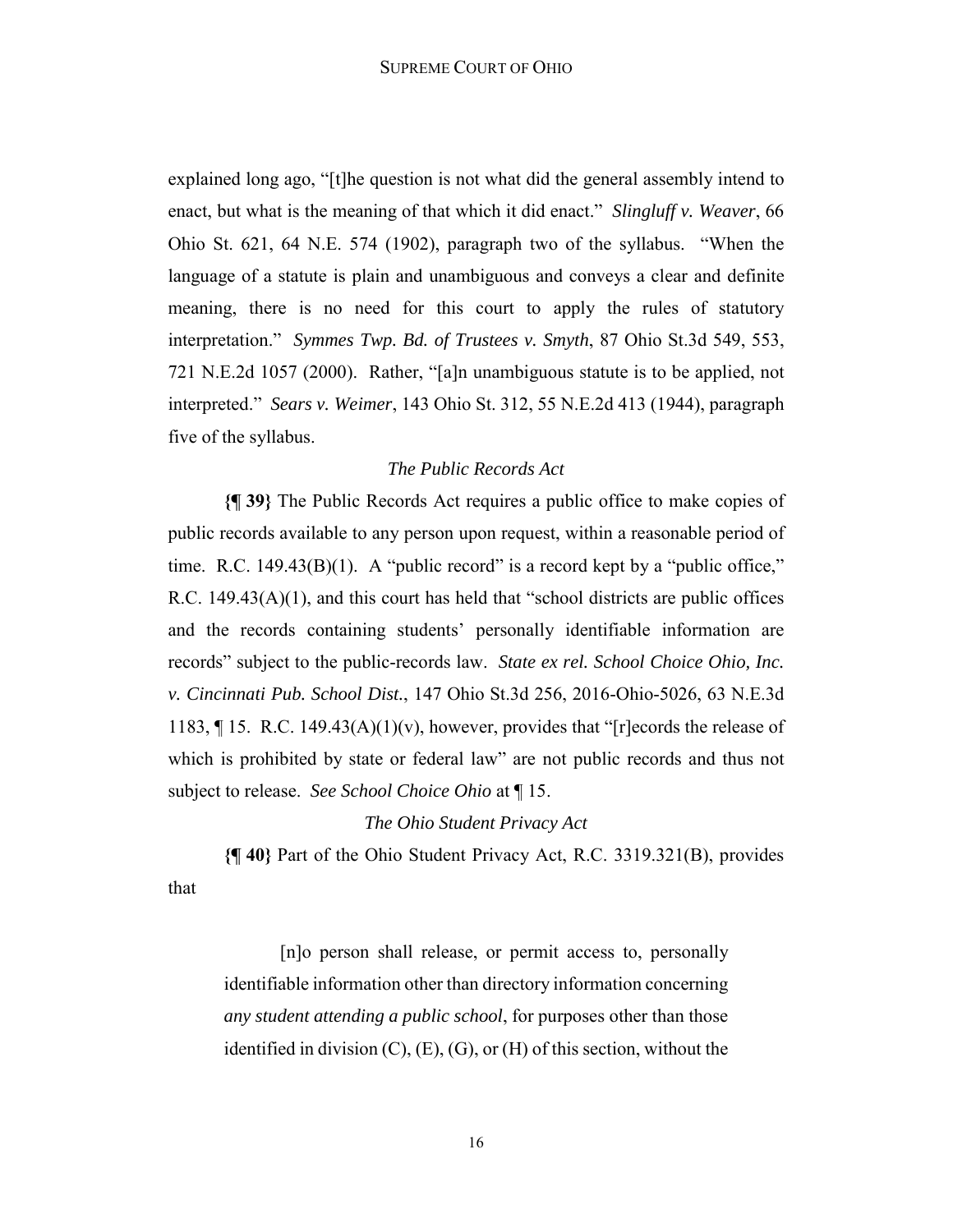written consent of the parent, guardian, or custodian of each such student who is less than eighteen years of age, or without the written consent of each such student who is eighteen years of age or older.

(Emphasis added.)

**{¶ 41}** A plain reading of the unambiguous text of the statute limits the release of records concerning any student *attending* a public school. The word "attend" means "to be present at" and "go to," *Webster's Third New International Dictionary* 140 (2002), and the word "attending" is a present participle form of that verb, *id.*; *see also Thomas v. Principal Fin. Group*, 566 So.2d 735, 739 (Ala.1990) (" 'Attending' is the present participle of 'attend' "); Bryan A. Garner, *Garner's Modern English Usage* 1020 (4th Ed.2016) (defining "present participle" as "[a] nonfinite verb form ending in *-ing* and used in verb phrases to signal the progressive aspect"); *Shell v. Burlington N. Santa Fe Ry. Co*., 941 F.3d 331, 336 (7th Cir.2019) (citing Garner's definition of a present participle).

**{¶ 42}** Use of the present participle denotes present and continuing action. *Webster's* at 1794 (explaining that a present participle "typically expresses present action in relation to the time expressed by the finite verb in its clause and \* \* \* is used in the formation of the progressive tenses"); *see also Shell* at 336 (" 'Having' means presently and continuously. It does not include something in the past that has ended or something yet to come. To settle the technical debate, it is a present participle, used to form a progressive tense"); *Khakhn v. Holder*, 371 Fed.Appx. 933, 937 (10th Cir.2010) (explaining that by using the present participle "applying," Congress unambiguously excluded people who had already had their applications denied); *United States v. Hull*, 456 F.3d 133, 145 (3d Cir.2006) (Ackerman, J., concurring in part and dissenting in part) ("Congress's use of the present participle 'committing' connotes present, continuing action"); *Competitive Energy Servs., L.L.C. v. Pub. Util. Comm.*, 2003 Me. 12, 818 A.2d 1039, ¶ 20, fn.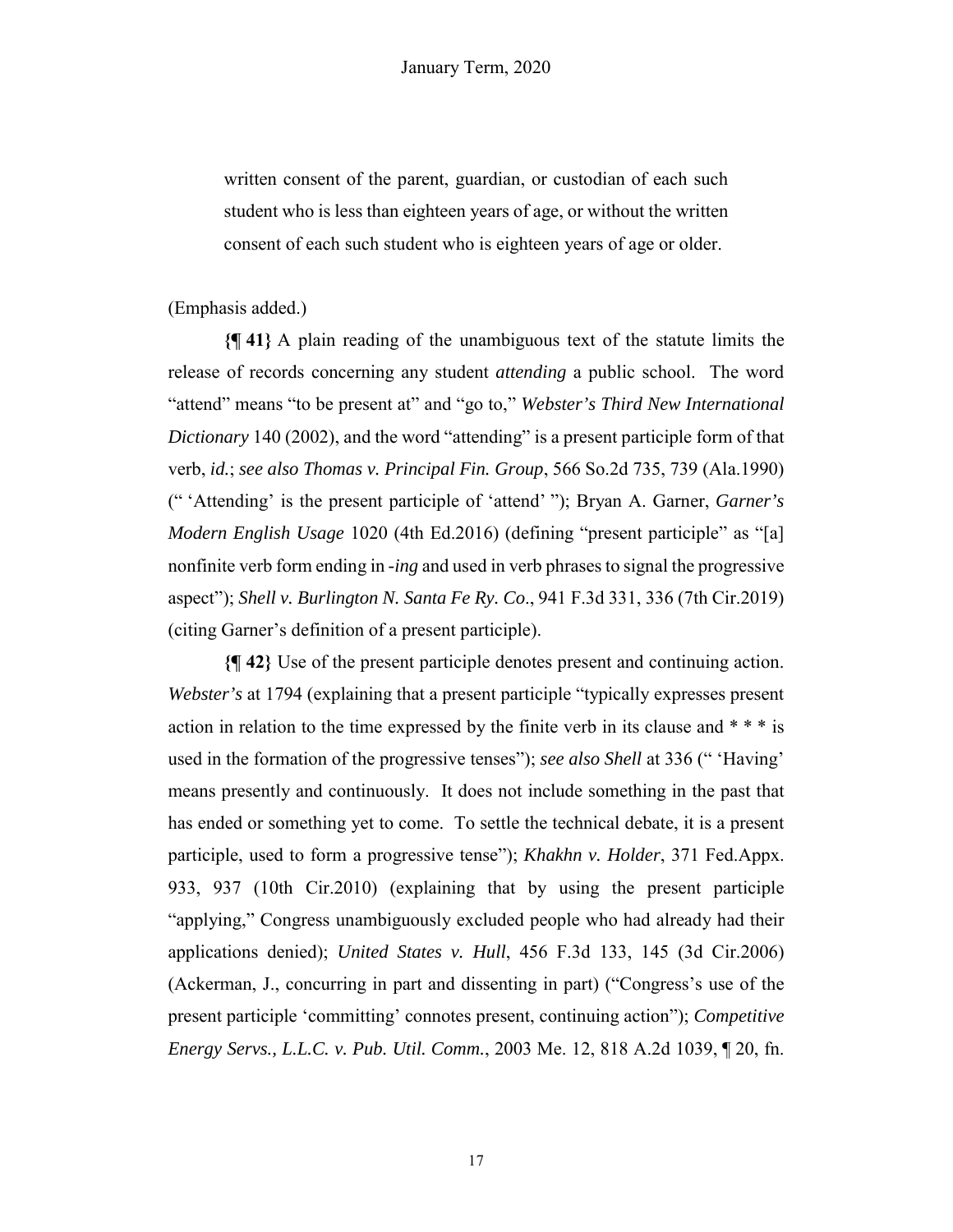10 (" 'Purchasing' is a present participle of the verb 'purchase,' indicating the present tense").

**{¶ 43}** The plain meaning of the phrase "any student attending a public school" refers to a person who is currently and continuously going to that school. In contrast, a person who attended school in the past cannot be said to be *attending* the school under any common usage of that word.

**{¶ 44}** The conclusion that R.C. 3319.321(B) applies only to students presently attending a public school is fortified by the fact that it allows a school district to release student records with "the written consent of the parent, guardian, or custodian of *each such student* who *is* less than eighteen years of age" or "the written consent of *each such student* who *is* eighteen years of age or older." (Emphasis added.) R.C. 3319.321(B). This language is also phrased in the present tense and speaks about a person who *is* a *student*. But an adult who no longer attends the public school is not a student at that school and his or her consent is not required before releasing his or her student records. That person *was* a student and now *is* a *former* student.

**{¶ 45}** Moreover, this court has held that the OSPA, "R.C. 3319.321, was enacted to bring the state's public schools into compliance with FERPA." *School Choice Ohio*, 147 Ohio St.3d 256, 2016-Ohio-5026, 63 N.E.3d 1183, at ¶ 31. FERPA defines "education records" to include "those records, files, documents, and other materials which--(i) contain information directly related to a student; and (ii) *are maintained* by an educational agency or institution or by a person acting for such agency or institution." (Emphasis added.) 20 U.S.C. 1232g(a)(4)(A). The words "are maintained" are a verb phrase in *the present tense* referring to the current state of things. Similarly, FERPA defines "student" to "include[ ] any person with respect to whom an educational agency or institution *maintains* education records or personally identifiable information, but does not include a person who has not been in attendance at such agency or institution." (Emphasis added.) 20 U.S.C.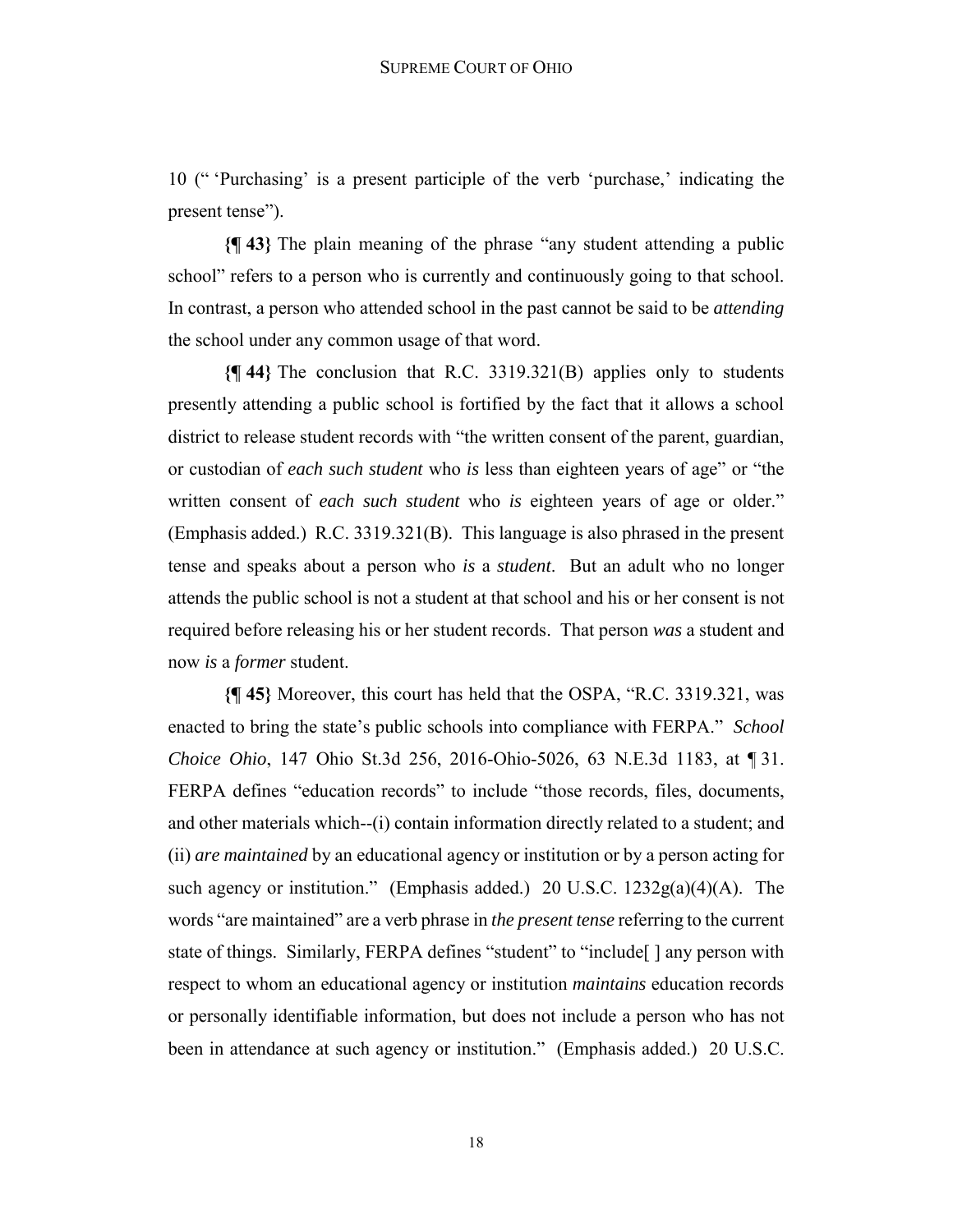$1232g(a)(6)$ . This language provides that a person is a student protected by FERPA if he or she has been in attendance at the school and the school continues to maintain records pertaining to him or her, and we have recognized that federal law protects the records of both current and former students, *State ex rel. Souffrance v. Doe*, 132 Ohio St.3d 38, 2012-Ohio-1906, 968 N.E.2d 477, ¶ 2.

**{¶ 46}** The General Assembly therefore knew how to limit access to student records that are maintained by Ohio's public schools or that pertain to a person who has been in attendance, yet it nonetheless chose to use only present-tense limiting language when enacting the release-of-records statute to those concerning "any student attending a public school."

**{¶ 47}** Accordingly, pursuant to its plain meaning, R.C. 3319.321(B) prohibits a public school from releasing or allowing access to a current student's personally identifiable information (other than directory information) absent the parent's or adult student's consent, but it does not prohibit a public school from releasing or allowing access to student records of a former student. A student who died cannot be said to be a "student attending" public school. And for this reason, R.C. 3319.321(B) does not bar release of the records at issue in this case.

# *The Majority's Analysis*

**{¶ 48}** Although the majority admits that the General Assembly used the present-tense verb "attending," it suggests that it is somehow improper to apply what I view to be the plain meaning of a statute when no party has asserted it. But the meaning of a statute is a question of law that we review de novo. *See Bur. of Workers' Comp. v. Verlinger*, 153 Ohio St.3d 492, 2018-Ohio-1481, 108 N.E.3d 70, ¶ 6. Our role in exercising the judicial power granted to us by the Ohio Constitution is to interpret and apply the statute *as the General Assembly enacted it*. *See Slingluff*, 66 Ohio St. 621, 64 N.E. 574, at paragraph two of the syllabus. The parties may espouse arguments regarding the meaning of a statute, but in the end, it is the courts that have the authority and the duty to "say what the law is,"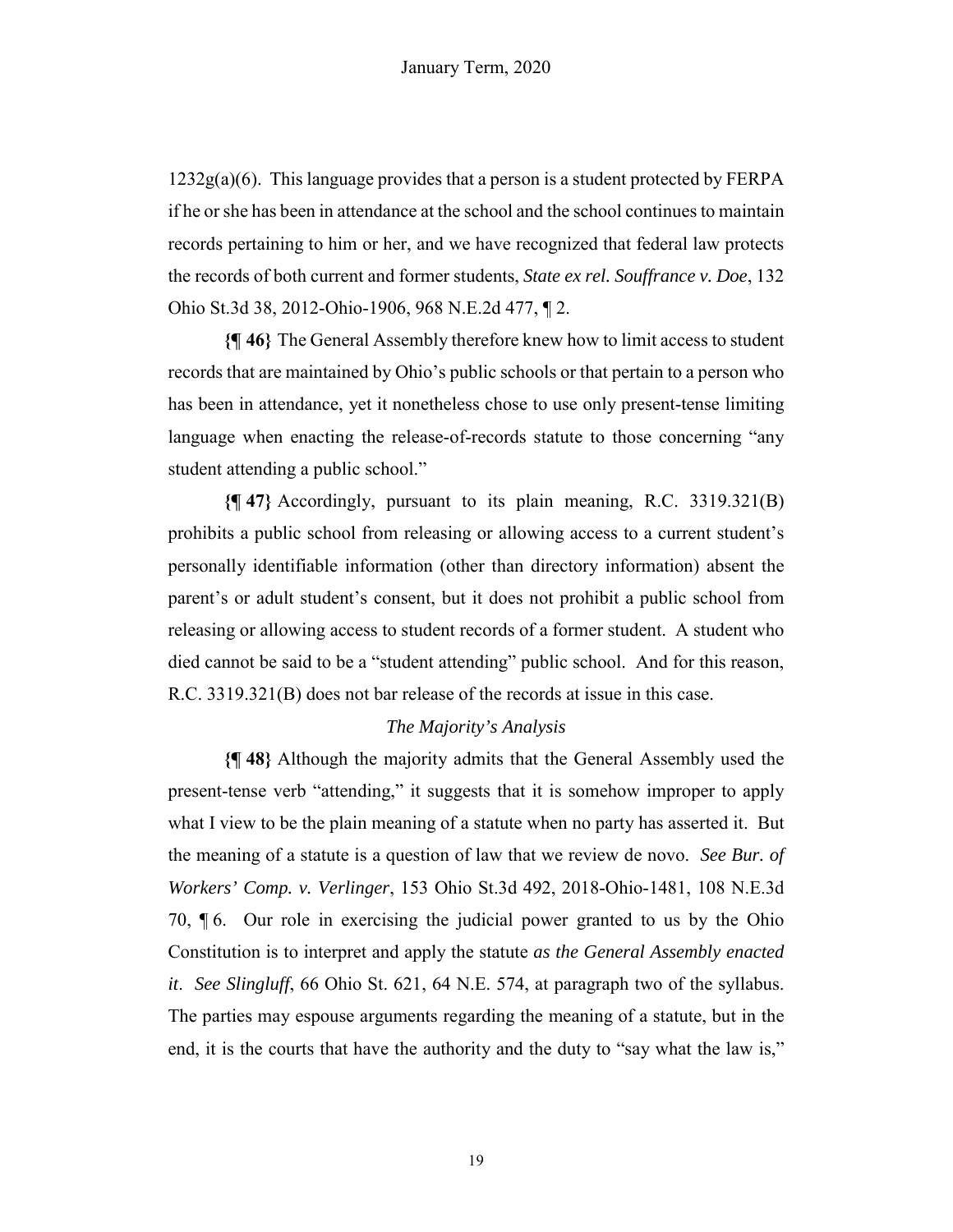*Marbury v. Madison*, 5 U.S. 137, 177, 2 L.Ed. 60 (1803). This court abdicates that responsibility if it rejects out of hand a plain-meaning analysis of a statute just because a party failed to assert it.

**{¶ 49}** The majority also asserts that in *Souffrance*, we "implied" that R.C. 3319.321(B)'s protections apply to records pertaining to adult former students of a public school. Majority opinion at ¶ 12. A plain reading of *Souffrance*, however, reveals that that case concerned solely the question whether FERPA precluded the release of former students' records, and nothing in the per curiam opinion indicates that any party had relied on the OSPA or that the court had intended to decide its scope. It was not before the court.

**{¶ 50}** Further, the court in *Souffrance* referenced the OSPA only at the tail end of a string citation with a "see also" signal. That reference came behind citations to the Code of Federal Regulations and the Court of Appeals of Indiana and without any explanatory parenthetical. Even if the court intended that vague citation to constitute a decision that the OSPA protects the records of adult former students, that statement would not be binding on the court today. At best, the statement is dicta because it was unnecessary to resolving the issue before the court and therefore has "no precedential force" in a later case. *State ex rel. DiFranco v. S. Euclid*, 138 Ohio St.3d 367, 2014-Ohio-538, 7 N.E.3d 1136, ¶ 24, *superseded by statute on other grounds as stated in State ex rel. Cincinnati Enquirer v. Cincinnati*, 157 Ohio St.3d 290, 2019-Ohio-3876, 135 N.E.3d 772, ¶ 12.

**{¶ 51}** Nonetheless, the majority holds that

[t]he language of R.C. 3319.321(B) is unambiguous and is not truly susceptible to differing interpretations. The records of a person *who attended* a public school can be disclosed only with the consent of the student, if that student is 18 years of age or older. If that student is deceased, he is no longer available to grant consent. But R.C.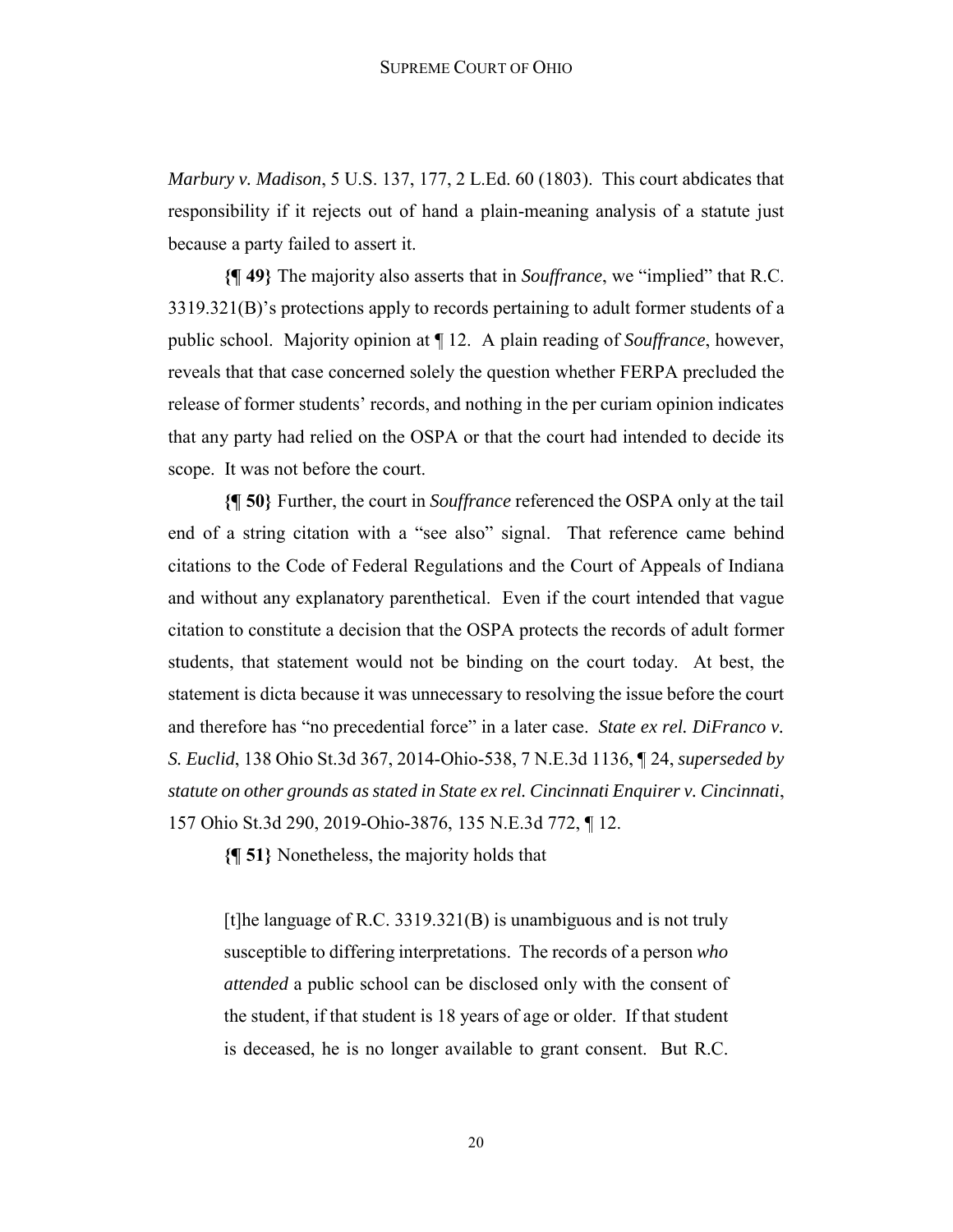3319.321(B) provides no exception for that circumstance. If the General Assembly intended for the death of a person to alter the confidentiality of certain information, it could have expressly enacted such a rule. Indeed, in other contexts, the General Assembly has done so. *See, e.g.*, R.C. 5119.28(A)(16) (a person's mentalhealth records no longer considered confidential when the person has been deceased for 50 years). Interpreting R.C. 3319.321(B)'s protections to expire upon the death of an adult *former* student would effectively rewrite the statute under the guise of interpretation.

(Emphasis added.) Majority opinion at ¶ 24.

**{¶ 52}** But it is the majority that effectively rewrites the statute. It holds that R.C. 3319.321(B) protects former students who attended public school. But in order for the statute to read as the majority desires it to, words would need to be added to the statute as follows:

No person shall release, or permit access to, personally identifiable information other than directory information concerning any student attending [*or any former student who attended*] a public school \* \* \* without the written consent of the parent, guardian, or custodian of each such student [*or former student*] who is less than eighteen years of age, or without the written consent of each such student [*or former student*] who is eighteen years of age or older.

(Brackets added.) If the General Assembly had enacted that language in R.C. 3319.321(B), I could agree with the majority's holding. However, the words "former" and "attended" do not exist in the statute that the legislature actually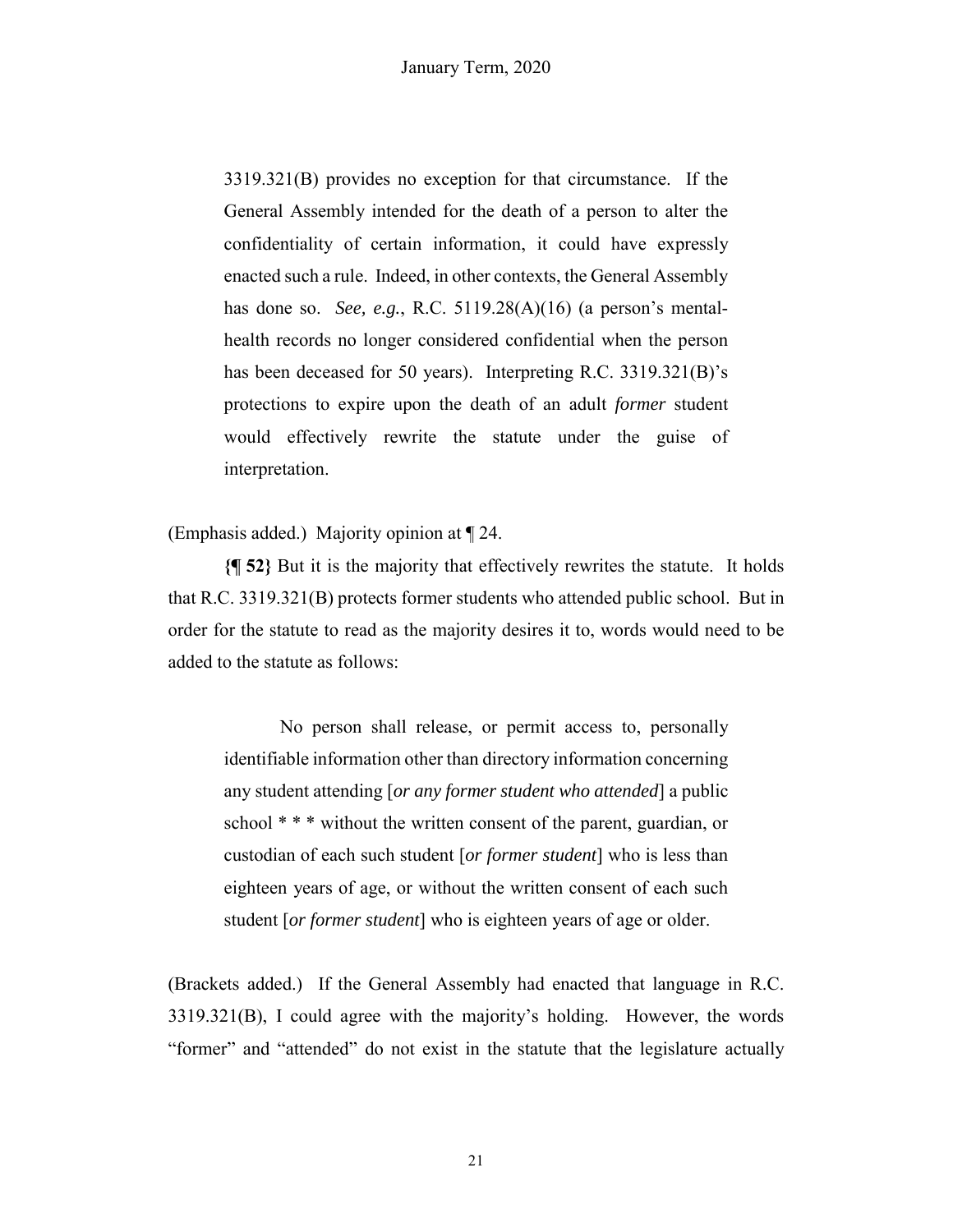enacted, and the majority therefore contravenes the fundamental precept that "a court may not rewrite the plain and unambiguous language of a statute under the guise of statutory interpretation," *Pelletier v. Campbell*, 153 Ohio St.3d 611, 2018- Ohio-2121, 109 N.E.3d 1210, ¶ 20.

**{¶ 53}** " 'The preeminent canon of statutory interpretation requires us to "presume that [the] legislature says in a statute what it means and means in a statute what it says there." ' " (Brackets added in *BedRoc*.) *State ex rel. Lee v. Karnes*, 103 Ohio St.3d 559, 2004-Ohio-5718, 817 N.E.2d 76, ¶ 27, quoting *BedRoc Ltd., L.L.C. v. United States*, 541 U.S. 176, 183, 124 S.Ct. 1587, 158 L.Ed.2d 338 (2004), quoting *Connecticut Natl. Bank v. Germain*, 503 U.S. 249, 253-254, 112 S.Ct. 1146, 117 L.Ed.2d 391 (1992).

**{¶ 54}** But although the majority claims to be simply applying the plain and unambiguous language of R.C. 3319.321(B), it goes beyond the four corners of the statute to consider canons of statutory construction, which apply only when a statute is ambiguous. *See Wayt v. DHSC, L.L.C.*, 155 Ohio St.3d 401, 2018-Ohio-4822, 122 N.E.3d 92, ¶ 23.

**{¶ 55}** In concluding that "the 'any student attending a public school' language speaks to whether the information at issue relates to a student's attendance at a public school," majority opinion at ¶ 14—even though the phrase "relates to a student's attendance" does not appear in the statute—the majority relies on what it asserts is the object of the statute, the circumstances under which the statute was enacted, the legislative history, and the consequences of a particular construction. *See* R.C. 1.49 (setting forth canons of statutory construction). However, there would be no need to resort to these canons of construction if the majority's "interpretation" applied the plain meaning of R.C. 3319.321(B), because "[w]e do not look to the canons of statutory construction when the plain language of a statute provides the meaning*.*" *Wayt*, 155 Ohio St.3d 401, 2018-Ohio-4822, 122 N.E.3d 92, at ¶ 23.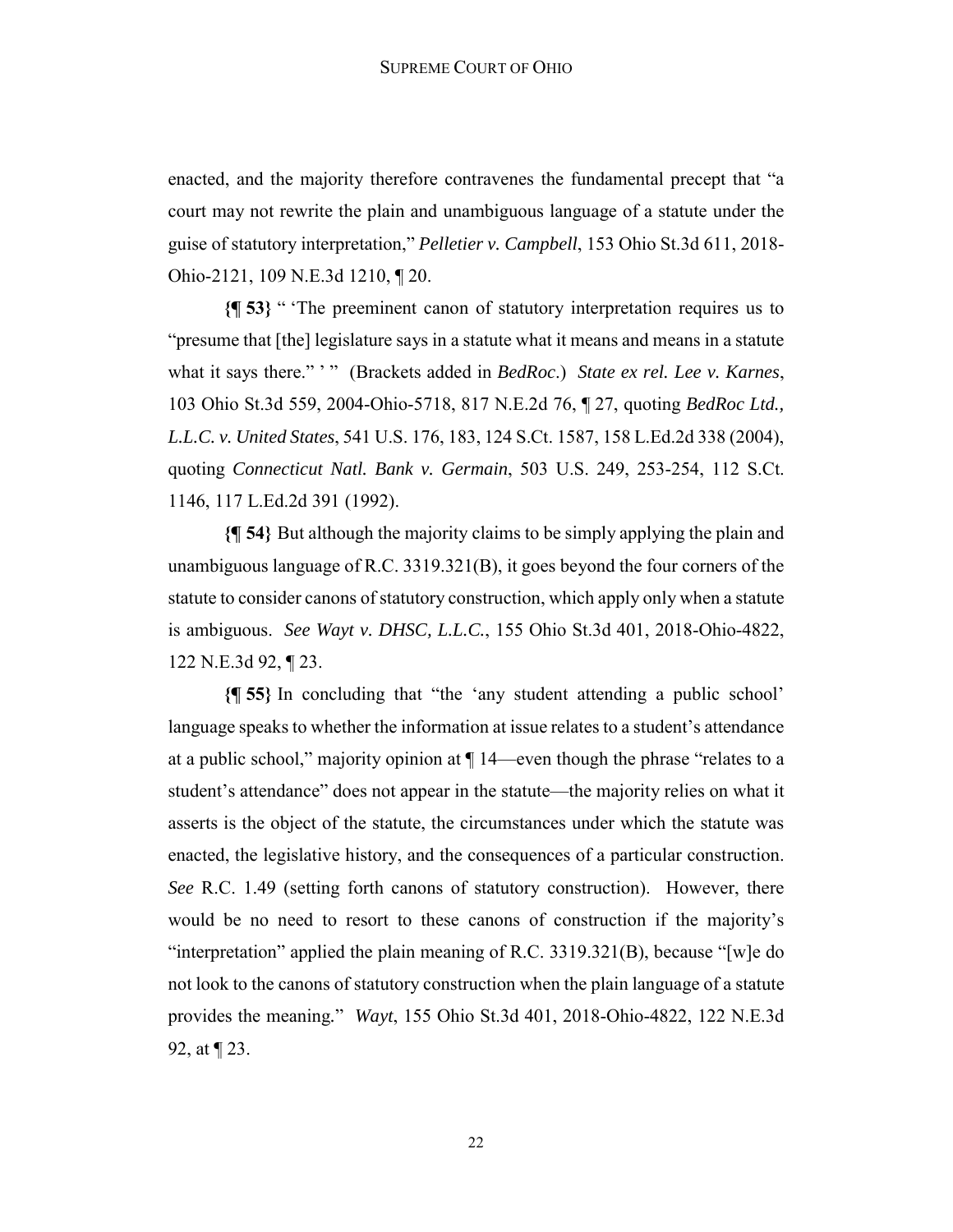**{¶ 56}** For example, the majority asserts that "the General Assembly enacted the OSPA to bring the state's public schools into compliance with FERPA." Majority opinion at ¶ 15, citing *School Choice Ohio*, 147 Ohio St.3d 256, 2016- Ohio-5026, 63 N.E.3d 1183, at ¶ 31. But *School Choice Ohio* relied on an opinion of the attorney general, who actually opined that "R.C. 3319.321 was *apparently* passed in order to bring the state's public schools into compliance with federal law" and specifically referred to a provision of FERPA protecting the right of parents to review the education records of their children. (Emphasis added.) 1987 Ohio Atty.Gen.Ops. No. 87–037, at 2-255.

**{¶ 57}** In addition, *School Choice Ohio* cited to a summary of enactments prepared by the Ohio Legislative Service Commission. However, Ohio does not maintain a comprehensive legislative history of its statutes, *State v. South*, 144 Ohio St.3d 295, 2015-Ohio-3930, 42 N.E.3d 734, ¶ 20, and we have long recognized that "a report of the Legislative Service Commission, with respect to proposed legislation, may not be used to give a meaning to a legislative enactment other than that which is clearly expressed by the General Assembly," *Cleveland Trust Co. v. Eaton*, 21 Ohio St.2d 129, 138, 256 N.E.2d 198 (1970).

**{¶ 58}** The majority also applies a canon of construction in considering the consequences of a particular construction, claiming that its interpretation is needed "to help ensure that Ohio schools can receive federal funds," majority opinion at ¶ 16. But FERPA does not condition education spending on the enactment of state legislation, and giving effect to the plain language of R.C. 3319.321(B) as the General Assembly enacted it does not affect one cent of federal funding for Ohio's schools. This court has held that once a school accepts federal funds, it is prohibited from releasing student records covered by FERPA's protections during the funding period. *State ex rel. ESPN v. Ohio State Univ*., 132 Ohio St.3d 212, 2012-Ohio-2690, 970 N.E.2d 939, ¶ 23. Student records covered by FERPA are exempted from release as public records under R.C. 149.43(A)(1)(v). *Id*. at ¶ 25.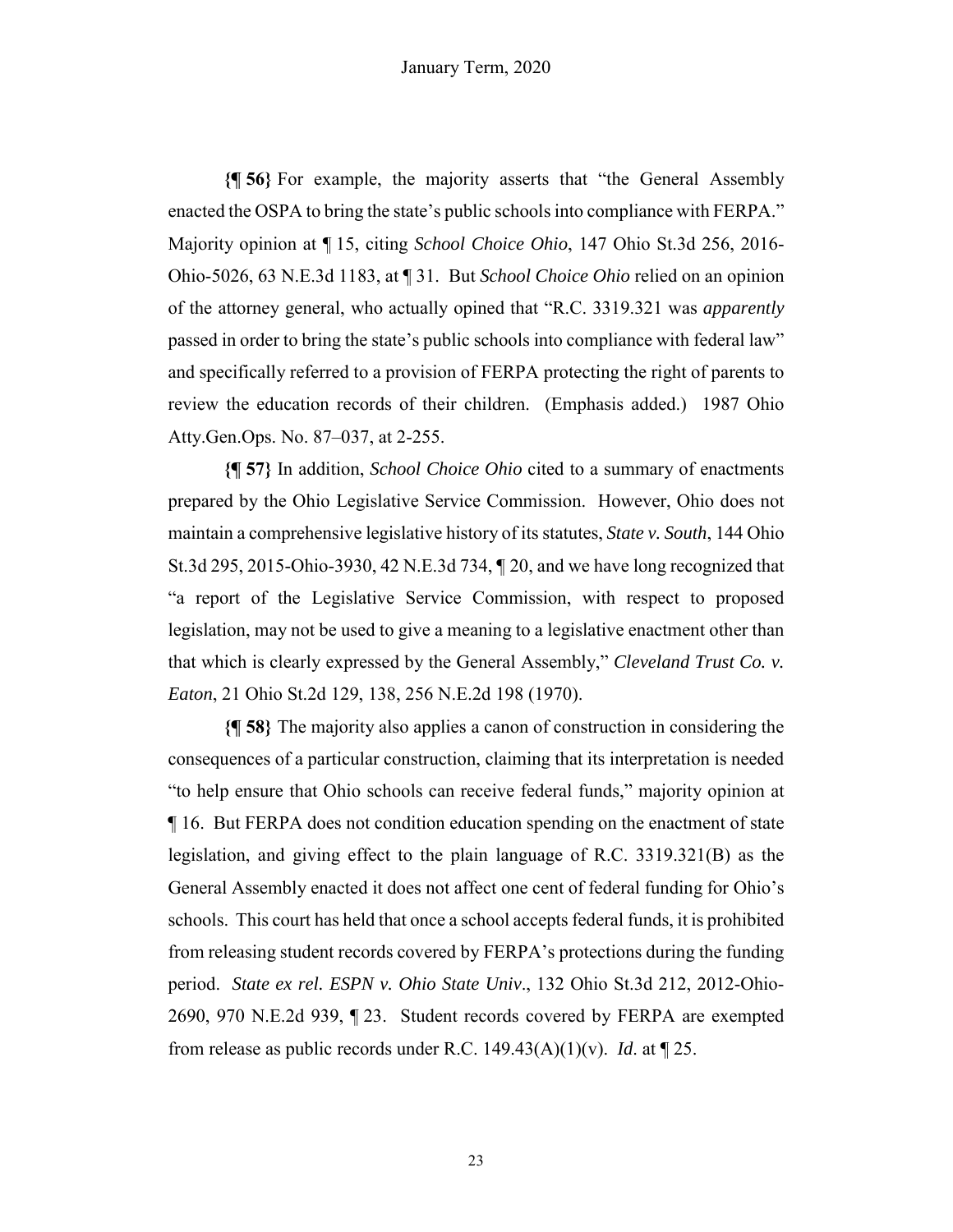#### SUPREME COURT OF OHIO

**{¶ 59}** The United States Supreme Court has held that FERPA's nondisclosure provisions are enforced solely by the Secretary of Education through her distribution of federal funds. *See Gonzaga Univ. v. Doe*, 536 U.S. 273, 287, 122 S.Ct. 2268, 153 L.Ed.2d 309 (2002). And as the majority acknowledges in rejecting the appellants' argument that the OSPA should be construed in accord with the secretary's interpretation of FERPA, the Department of Education does not withhold funds from schools that have a practice or policy of granting access to the school records of former students who died as adults. Despite the majority's bluster, then, this case has nothing to do with federal funding of Ohio schools but is really about whether the people of this state have a right to access public records.

**{¶ 60}** But even if there were a risk to federal funding, it would not grant this court super-legislative authority to substitute its judgment for that of the General Assembly and rewrite the plain language that the General Assembly enacted. It may be good policy for Ohio to prohibit access to records pertaining to both current and former students of a public school, but it is the General Assembly, not this court, that is the ultimate arbiter of public policy in this state, *Kaminski v. Metal & Wire Prods. Co.*, 125 Ohio St.3d 250, 2010-Ohio-1027, 927 N.E.2d 1066, ¶ 59. Our role "in reviewing legislative enactments is limited to interpreting the meaning of statutory provisions and determining whether they are in accord with the federal and state Constitutions." *Toledo v. State*, 154 Ohio St.3d 41, 2018-Ohio-2358, 110 N.E.3d 1257, ¶ 31. Second-guessing the wisdom of the legislature's public-policy decisions does not fall within the scope of that review. *See State ex rel. Ohio Congress of Parents & Teachers v. State Bd. of Edn.*, 111 Ohio St.3d 568, 2006-Ohio-5512, 857 N.E.2d 1148, ¶ 20.

**{¶ 61}** Because the unambiguous language of the statute as enacted by the General Assembly protects the records of "any student attending a public school," R.C. 3319.321(B), not records that "relate | | to a student's attendance," majority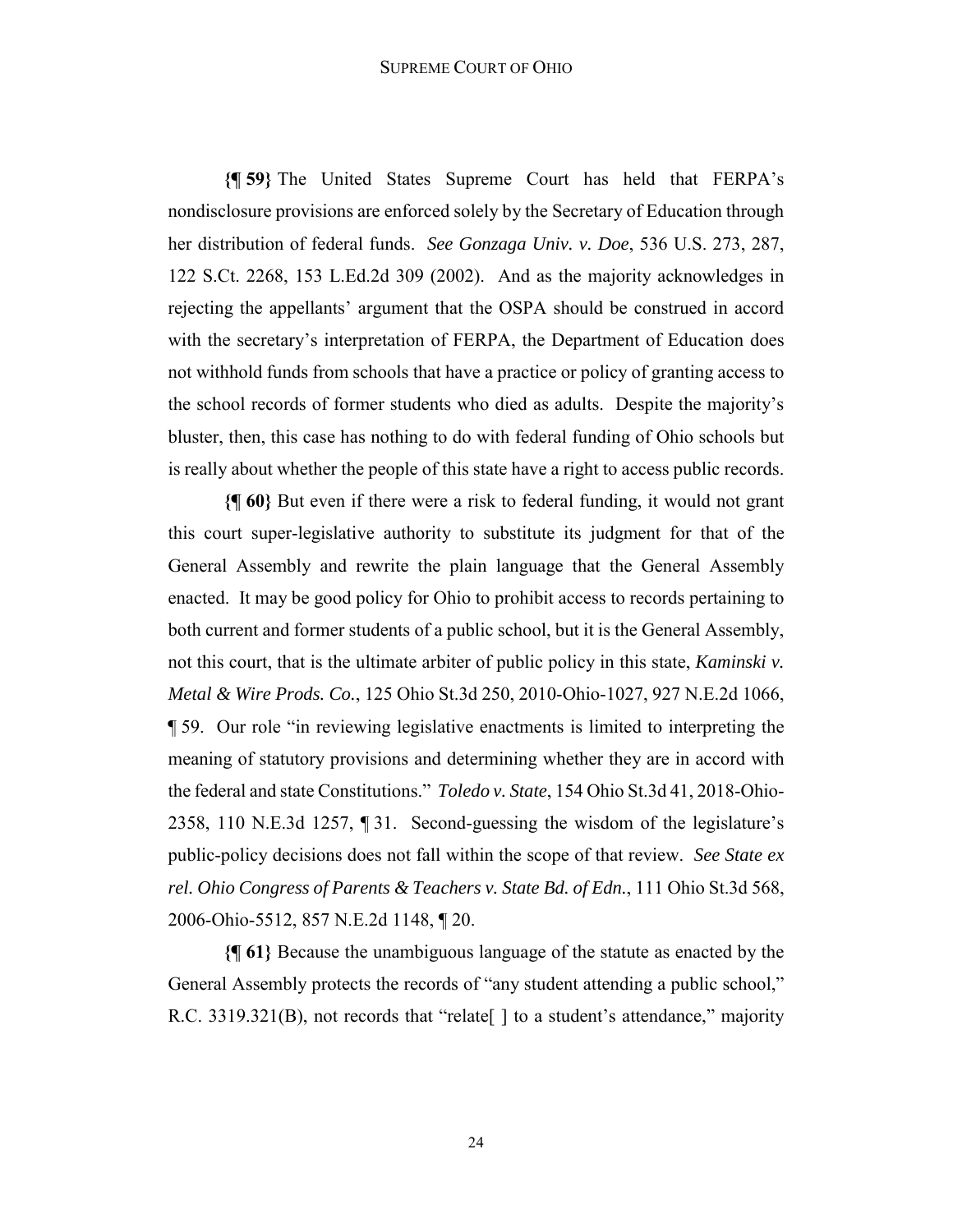opinion at ¶ 14, it does not extend that protection to students who are deceased or otherwise not attending a public school.

# **Conclusion**

**{¶ 62}** R.C. 3319.321(B) does not prohibit the release of student records pertaining to the deceased former student sought in this case. Because R.C. 3319.321(B) does not apply and the court of appeals did not reach the school district's alternative argument that FERPA precludes the release of the student records, that leaves an open question whether FERPA applies, notwithstanding the secretary's interpretation of it. I therefore would reverse the judgment of the court of appeals and remand this case for that court to resolve the issue in the first instance. The majority does not. Therefore, I dissent.

Faruki P.L.L., Erin E. Rhinehart, and Christopher C. Hollon, for appellants.

Subashi, Wildermuth & Justice, Nicholas E. Subashi, and Tabitha Justice, for appellees.

 $\mathcal{L}=\mathcal{L}^{\text{max}}$ 

Dave Yost, Attorney General, Benjamin M. Flowers, Solicitor General, and Mark W. Altier, Assistant Attorney General, urging reversal for amicus curiae Ohio Attorney General Dave Yost.

Zeiger, Tigges & Little, L.L.P., Marion H. Little Jr., and Kris Banvard, urging reversal for amicus curiae WBNS-TV, Inc.

Baker & Hostetler, L.L.P., and Melissa D. Bertke, urging reversal for amici curiae The Reporters Committee for Freedom of the Press, The Brechner Center for Freedom of Information, The Media Institute, MPA—The Association of Magazine Media, The National Press Club, The National Press Club Journalism Institute, The National Press Photographers Association, The Ohio News Media Association, The Online News Association, Society of Professional Journalists, and Student Press Law Center.